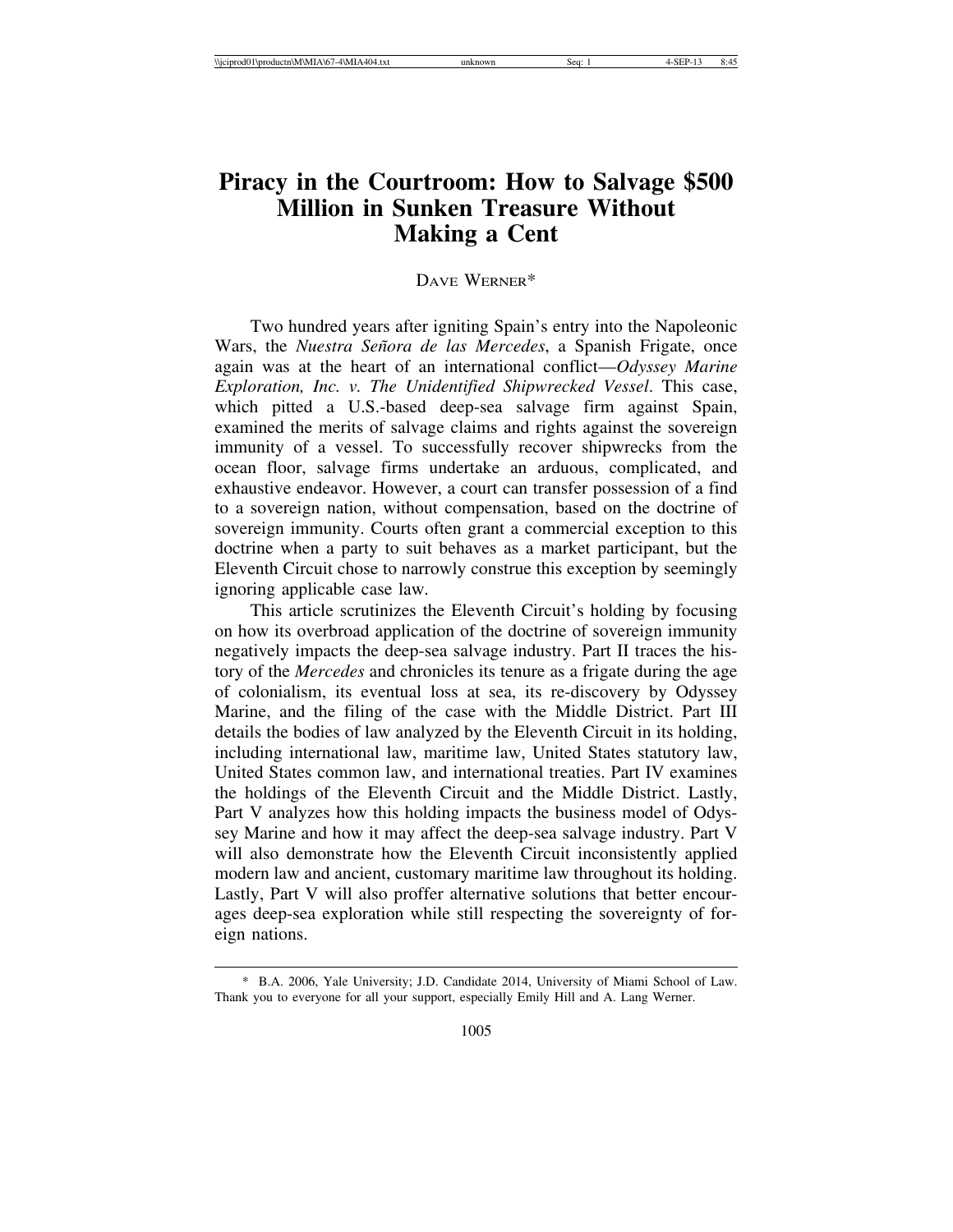|    |                                                                                        | 1006 | R |
|----|----------------------------------------------------------------------------------------|------|---|
| H. | SHIPYARD TO THE OCEAN FLOOR TO THE COURTROOM: THE LIFE OF THE                          |      |   |
|    |                                                                                        | 1008 | R |
|    |                                                                                        | 1008 | R |
|    |                                                                                        | 1009 | R |
|    | C. Facts Disputed, to No Avail, by Odyssey Marine                                      | 1010 | R |
|    | D. The Discovery and Recovery of the Mercedes                                          | 1011 | R |
|    | Е.<br>The Short Journey from the Seabed to the Courthouse                              | 1012 | R |
|    | F.                                                                                     | 1013 | R |
|    | G. WikiLeaks Joins the Party (But Sadly, Not as a Party)                               | 1014 | R |
|    |                                                                                        | 1014 | R |
|    | A. The Law of Finds Versus the Law of Salvage                                          | 1015 | R |
|    |                                                                                        | 1016 | R |
|    |                                                                                        | 1017 | R |
|    | $1_{-}$<br>THE SUNKEN MILITARY CRAFT ACT                                               | 1018 | R |
|    | THE ABANDONED SHIPWRECK ACT<br>$2^{\circ}$                                             | 1019 | R |
|    | D. A (Friendly) Treaty Between the United States and Spain $\dots\dots\dots\dots\dots$ | 1020 | R |
|    | IV. NAVIGATING THE FEDERAL COURT SYSTEM: A PROCEDURAL HISTORY OF THE                   |      |   |
|    |                                                                                        | 1020 | R |
|    | A. The Middle District of Florida's Holding                                            | 1021 | R |
|    | В.                                                                                     | 1021 | R |
|    | THE DISTRICT COURT USED THE CORRECT STANDARD OF REVIEW FOR<br>1.                       |      |   |
|    |                                                                                        | 1022 | R |
|    | THE ELEVENTH CIRCUIT DID NOT HAVE TO HOLD AN EVIDENTIARY<br>2.                         |      |   |
|    | HEARING WHEN CONSIDERING SPAIN'S MOTION TO DISMISS                                     | 1023 | R |
|    | THE RES IS THE MERCEDES AND IS IMMUNE FROM ARREST UNDER THE<br>3.                      |      |   |
|    |                                                                                        | 1023 | R |
|    | THE MERCEDES AND ITS CARGO ARE NOT SEVERABLE<br>4 <sup>1</sup>                         | 1024 | R |
|    | 5.<br>THE ELEVENTH CIRCUIT ORDERS THE RETURN OF THE RES TO SPAIN                       | 1025 | R |
|    |                                                                                        | 1025 | R |
|    | A. Differing Business Models, but Similar Reverence for Sunken Vessels                 | 1026 | R |
|    | В.<br>Odyssey Marine: A Microcosm of the Deep-Sea Salvage Industry                     | 1028 | R |
|    | THE EXPANSION OF SALVAGE FOR HIRE AND CONTRACT BIDDING<br>$1_{-}$                      | 1029 | R |
|    | $2^{\circ}$<br>A DUPLICITOUS ALTERNATIVE                                               | 1030 | R |
|    | DIVERSIFYING THE CORPORATE STRUCTURE<br>3.                                             | 1031 | R |
|    | C. The Crossroads: Can Governments Promote Deep-Sea Salvage While Also                 |      |   |
|    | Encouraging the Preservation of Deep-Sea Wrecks?                                       | 1032 | R |
|    | REJECTING MODERN LEGAL DOCTRINE IN FAVOR OF THE PAST, AND<br>1.                        |      |   |
|    |                                                                                        | 1032 | R |
|    | D. The Solution: Encourage the Exploration of the Ocean Floor and the                  | 1034 |   |
|    |                                                                                        |      | R |
|    | EXPAND THE APPLICATION OF THE FSIA'S COMMERCIAL EXCEPTION<br>1.                        | 1034 | R |
|    | 2.<br>ALLOW THE SEVERANCE OF CARGO FROM ITS VESSEL UNDER CERTAIN                       | 1036 | R |
|    |                                                                                        | 1036 | R |
|    |                                                                                        |      |   |

# I. INTRODUCTION

Only a few minutes after the battle began, the *Mercedes* exploded. Captain Alvear, whose family was aboard the *Mercedes*, later wrote "the *Mercedes* jumped through the air making a horrible racket, cov-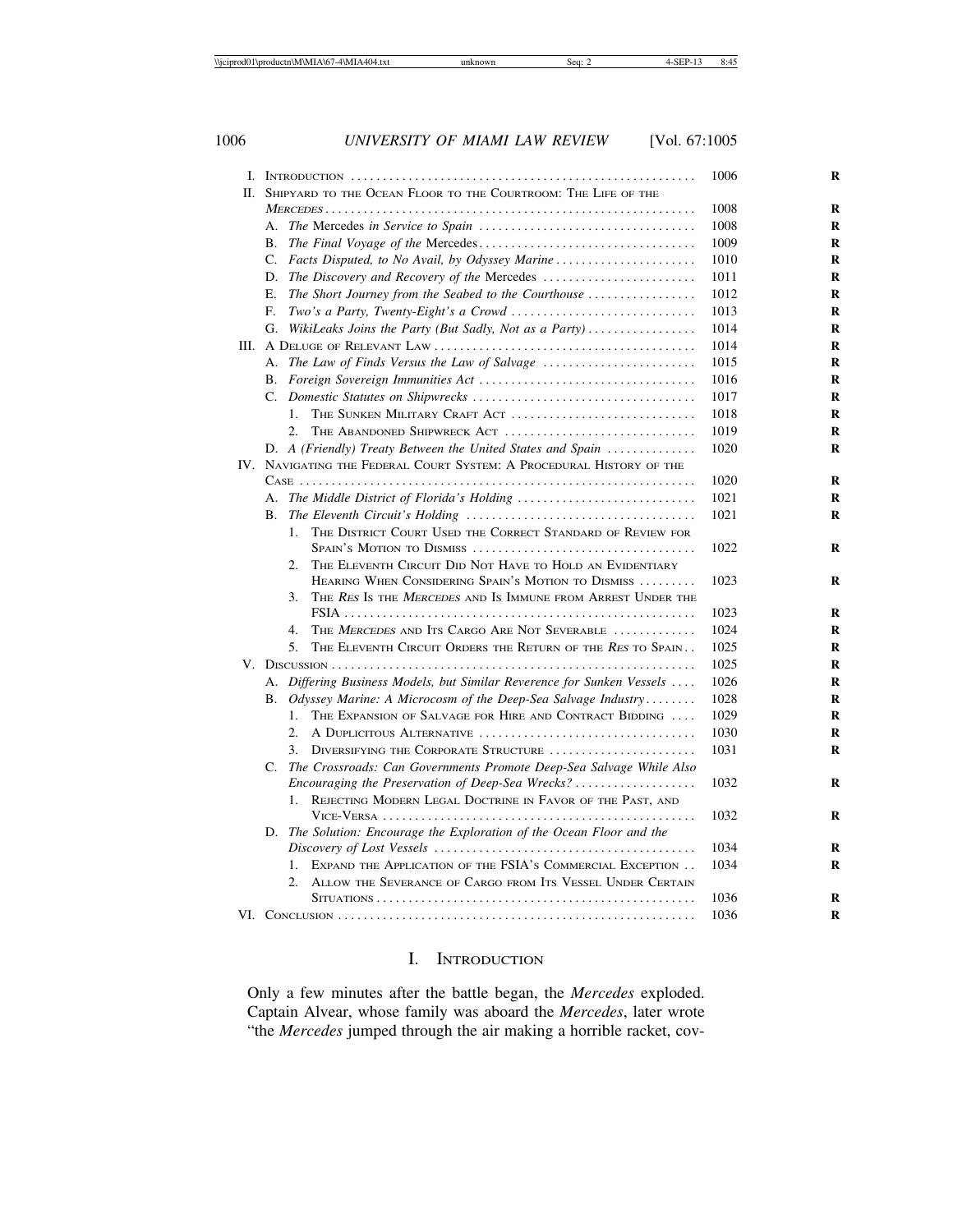ering us [on the *Medea*] with a thick rain of debris and smoke."<sup>1</sup>

Two hundred years after the Spanish frigate *Nuestra Señora de las Mercedes* sank during the Battle of Cape Saint Mary, Odyssey Marine Exploration, Inc., a Florida-based salvage firm, discovered the ship one hundred miles off the coast of Gibraltar on the bed of the Atlantic Ocean. Following this discovery, Odyssey Marine sought title to the wreck, as well as salvage rights for its \$500 million treasure, by filing a complaint *in rem* against the shipwreck. However, title to the wreck was challenged by, and eventually surrendered to, the Spanish government.

In *Odyssey Marine Exploration, Inc. v. The Unidentified Shipwrecked Vessel*, the United States Court of Appeals for the Eleventh Circuit, sitting in admiralty, affirmed the United States District Court for the Middle District of Florida, holding that the Middle District correctly granted Spain's motion to dismiss Odyssey Marine's complaint *in rem*. 2 While the genesis of the case was a debate between the application of the law of finds versus the law of salvage, the holding focused on the application of sovereign immunity from arrest and suit under the Federal Sovereign Immunities Act.<sup>3</sup> The Eleventh Circuit ultimately held that (1) the *res* is the *Mercedes*, (2) it acted as an agent of the sovereign nation of Spain at the time of its demise, and (3) it is immune from arrest.<sup>4</sup> Because the court lacked jurisdiction to arrest the *Mercedes*, the Middle District ordered the release of the *res* from its custody and its return to Spain.

This article scrutinizes the Eleventh Circuit's holding by focusing on how its overbroad application of the doctrine of sovereign immunity negatively impacts the deep-sea salvage industry. Part II traces the history of the *Mercedes* and chronicles its tenure as a frigate during the age of colonialism, its eventual loss at sea, its re-discovery by Odyssey Marine, and the filing of the case with the Middle District. Part III details the bodies of law analyzed by the Eleventh Circuit in its holding, including international law, maritime law, United States statutory law, United States common law, and international treaties. Part IV examines the holdings of the Eleventh Circuit and the Middle District. Lastly, Part V analyzes how this holding impacts the business model of Odyssey Marine and how it may affect the deep-sea salvage industry. Part V will also demonstrate how the Eleventh Circuit inconsistently applied modern law and ancient, customary maritime law throughout its holding.

<sup>1.</sup> Odyssey Marine Exploration, Inc. v. Unidentified Shipwrecked Vessel, 657 F.3d 1159, 1173 (11th Cir. 2011).

<sup>2.</sup> *Id.* at 1166.

<sup>3.</sup> Foreign Sovereign Immunities Act, 28 U.S.C. §§ 1602–1611 (2006).

<sup>4.</sup> *Id*.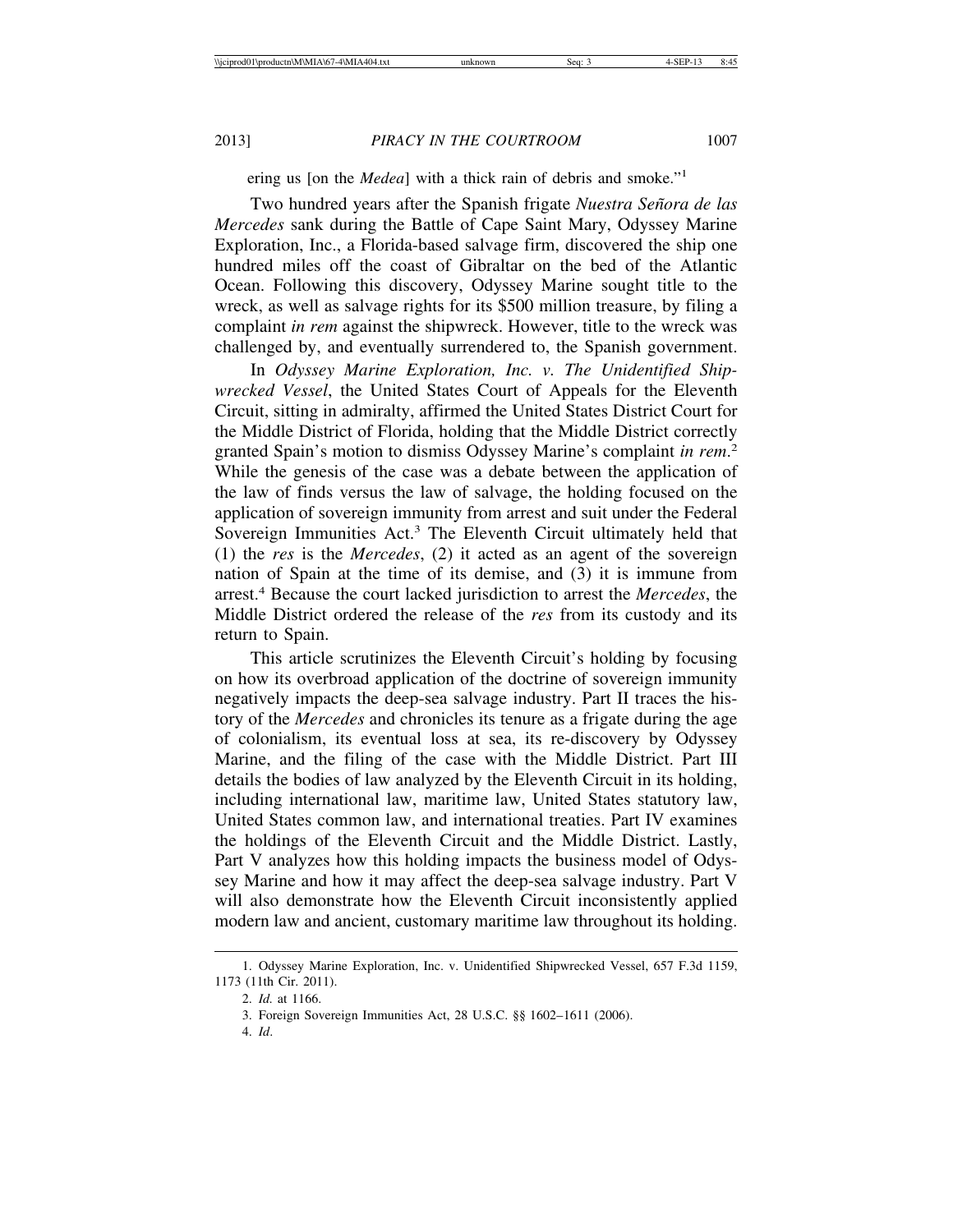Lastly, Part V will also proffer alternative solutions that better encourages deep-sea exploration while still respecting the sovereignty of foreign nations.

# II. SHIPYARD TO THE OCEAN FLOOR TO THE COURTROOM: THE LIFE OF THE MERCEDES

The *Mercedes*, thought to be forever lost to the depths of the ocean following its sinking in 1804, found life once again following its discovery in 2007 by Odyssey Marine. After serving as a catalyst for Spain's entry into a war with Great Britain in 1804, the *Mercedes* led Spain into another international conflict over two hundred years later. This section traces the history of the ship to provide insight into the ship's interaction with the various laws consulted by the court in *Odyssey Marine*. This section also gives a brief overview of the political and military environment during the ship's life to provide a deeper understanding of the *Mercedes*' historical context.

### A. *The* Mercedes *in Service to Spain*

Built in Havana in 1788, the frigate *Mercedes* originally served the Kingdom of Spain as a warship.<sup>5</sup> When fully manned, the vessel required a crew of three hundred sailors and supported a full complement of armaments, including variously sized cannon and mortar.<sup>6</sup> Although intended to serve as a warship, the *Mercedes* served in other capacities, including as a troop and personnel transport.7

The late eighteenth century was a period of upheaval in Europe in which Spain was allied with Great Britain against France, but in a span of a few years found itself allied with France fighting Great Britain. Spain and Great Britain allied against France from 1793 to 1795 during the War of Convention.<sup>8</sup> The Peace of Basel, signed in 1795, ended hostilities between Spain and France.<sup>9</sup> Fearing the expansion of France and Napoleon's rise to power, Spain entered into the Second Treaty of San Ildefonso with France in 1796, effectively positioning itself against Great Britain.10 In 1803, as hostilities ratcheted up between Great Britain and France, Spain positioned to rearm itself and prepared for more

<sup>5.</sup> Report and Recommendation at 17, Odyssey Marine Exploration, Inc. v. Unidentified, Shipwrecked Vessel, 675 F. Supp. 2d 1126, 1128 (M.D. Fla. 2009), *aff'd* 657 F.3d 1159 (11th Cir. 2011), No. 8:07-CV-614 [hereinafter Report and Recommendation].

<sup>6.</sup> *Odyssey Marine*, 657 F.3d at 1174.

<sup>7.</sup> *See id*. at 1170–74.

<sup>8.</sup> Report and Recommendation, *supra* note 5, at 5.

<sup>9.</sup> *Id.*

<sup>10.</sup> This treaty bound Spain to aid France (and vice versa) in a war with naval ships, foot soldiers, and the requisite supplies. It has been described by historians as "a monument to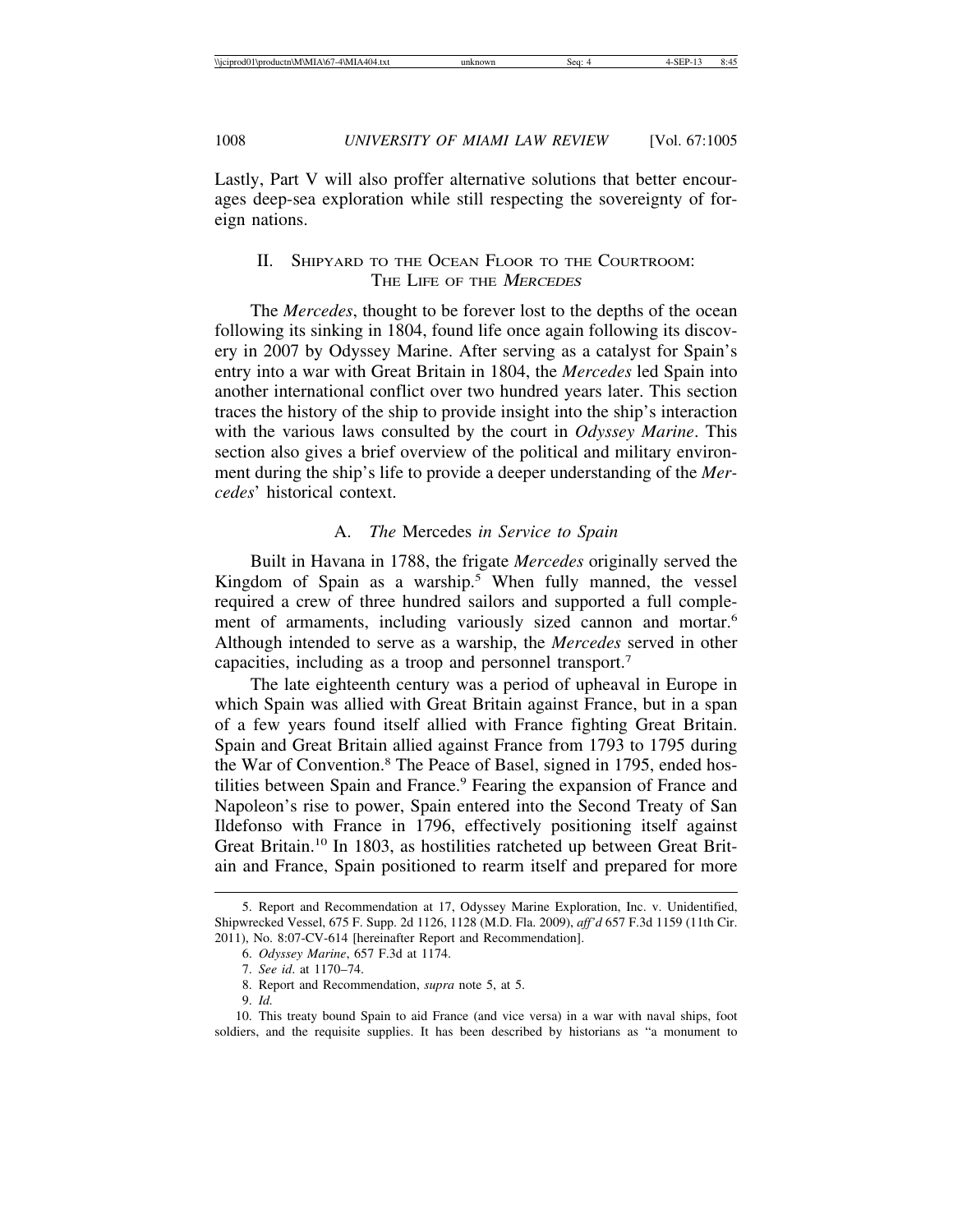conflict. This about-face in alliances meant that the *Mercedes* soon thereafter engaged in a naval engagement against Britain, despite fighting alongside the nation during the War of Convention several years prior.<sup>11</sup>

Due to its alliance with France, Spain had to raise funds to support French military efforts. Spain ceded territory to France to pay its debts,<sup>12</sup> but Spain also had to gather wealth from its American colonies to maintain its payments. The *Mercedes* became entangled in this affair when Spain assigned it to a fleet of ships transporting cargo and people between its American colonies and the European mainland.<sup>13</sup> To affirm that this assignment was customary during the early 1800s, Spain cites law in its Eleventh Circuit brief authorizing U.S. naval vessels to transport people and goods in such a manner during this era.<sup>14</sup>

### B. *The Final Voyage of the* Mercedes

Spain dispatched the *Mercedes* in 1803 to the port of El Callao (now Lima in modern-day Peru) to convoy precious metals and cargo in support of Spain's alliance with France.<sup>15</sup> Once it was laden with cargo and passengers, the *Mercedes* left El Callao to join three other Spanish frigates in Montevideo before departing for Europe.16 When the *Mercedes* embarked for Spain from South America, the ship had a crew of 337, including nine officers, sixty-nine artillerymen and gunners, and sixty-three marines.<sup>17</sup> Passengers on the ship included the families of military men, civilians, and other personnel.<sup>18</sup> The ship's cargo hold was fraught with coins, ingots, precious metals, and other wares. In all, the

imbecility" and only guaranteed future warfare for Spain. *See* DENIS BINGHAM, 2 THE MARRIAGES OF THE BONAPARTES 7 (1882).

<sup>11.</sup> *Id*.

<sup>12.</sup> Spain ceded the Louisiana Territory in North America to France in the Third Treaty of San Ildefonso in 1800. Mary P. Adams, *Jefferson's Reaction to the Treaty of San Ildefonso*, 21 J. S. HIST. 173, 173 (1955).

<sup>13.</sup> *Id*.

<sup>14.</sup> In an April 23, 1800, Act "For the Better Government of the Navy," the U.S. Congress specifically authorized U.S. Navy ships to take on board "gold, silver and jewels" of U.S. citizens. Standing orders of the U.S. Secretary of the Navy authorized and directed U.S. Navy officers to provide "protection to the persons and property of our citizens and for the transportation of specie to the United States." U.S. Navy officers were authorized to assess charges for providing military transport for specie.

Brief of Appellee Kingdom of Spain at 19–20, Odyssey Marine Exploration, Inc. v. Unidentified Shipwrecked Vessel, 657 F.3d 1159 (11th Cir. 2011) (No. 10-10269) [hereinafter Brief of Spain].

<sup>15.</sup> Odyssey Marine Exploration, Inc. v. Unidentified Shipwrecked Vessel, 657 F.3d 1159, 1173 (11th Cir. 2011).

<sup>16.</sup> *Id*. The three other Spanish frigates were the *Clara*, the *Medea*, and the *Fama*.

<sup>17.</sup> *Id.*

<sup>18.</sup> *Id.*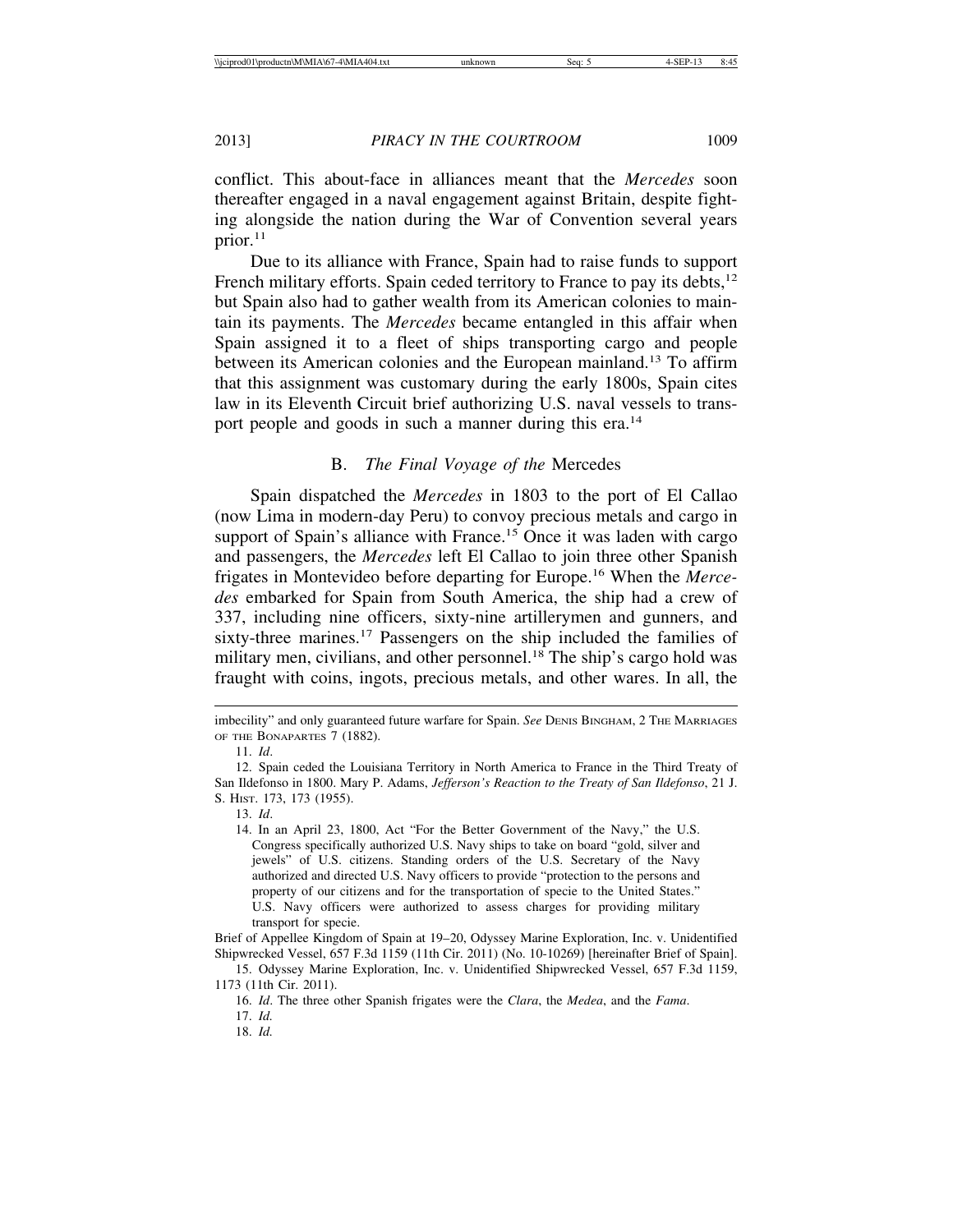*Mercedes* was loaded with approximately 900,000 silver pesos, 5,809 gold pesos, and 2,000 copper and tin ingots.19 The *Mercedes* also had a full complement of its defensive instruments and was further loaded with two obsolete bronze cannons, commonly called culverins.<sup>20</sup>

During this tumultuous period, British ships were charged with seizing Spanish military and merchant ships to prevent their cargo holds from filling the coffers of Napoleon and fueling his war effort.<sup>21</sup> As the *Mercedes* neared Spain, the fleet was intercepted by a squadron of British warships on October 5, 1804.<sup>22</sup> When the fleet refused to surrender, the Battle of Cape Saint Mary commenced. Unfortunately for the *Mercedes*, within minutes of the onslaught, the ship's munitions store exploded, destroyed the entire ship, and killed all but fifty of the people aboard.<sup>23</sup> The battle ceased shortly thereafter when the other three Spanish ships surrendered to the British.24

### C. *Facts Disputed, to No Avail, by Odyssey Marine*

The Eleventh Circuit rejected Odyssey Marine's depiction of the final voyage of the *Mercedes*. Odyssey Marine contended that the *Mercedes* was not a warship, but instead had been recommissioned for a commercial purpose.25 The *Mercedes* carried between twenty-four and forty passengers and cargo, with both receiving passage to Europe for a price.26 Diplomatic cables between Spain and Britain, cited by Odyssey Marine, indicate that seventy-five percent of the cargo aboard the ship was privately held.<sup>27</sup> Furthermore, Spain referred specifically to the ship in its declaration of war against Great Britain in 1804 following the sinking of the *Mercedes*. In the course of detailing the atrocities committed by Britain against Spain, Spain went to great lengths to indicate that the *Mercedes* was on a peaceful mission carrying civilians and their cargo and not serving as a warship.28

<sup>19.</sup> *Id.* at 1172.

<sup>20.</sup> *Id.* at 1172–73.

<sup>21.</sup> BINGHAM, *supra* note 10, at 7.

<sup>22.</sup> *Odyssey Marine*, 657 F.3d at 1173.

<sup>23.</sup> *Id.*

<sup>24.</sup> *Id.*

<sup>25.</sup> Appellant's Opening Brief at 8, Odyssey Marine Exploration, Inc. v. Unidentified Shipwrecked Vessel, 657 F.3d 1159 (11th Cir. 2011) (No. 10-10269) [hereinafter Brief of Odyssey Marine].

<sup>26.</sup> *Id*.

<sup>27.</sup> *Id*.

<sup>28.</sup> What civilized nation, until this hour, has made use of means so unjust and violent to exact securities of another? Although England should find, at last, any claim to exact from Spain, in what manner could she justify it, after a similar atrocity? What satisfaction could she be able to give for the lamentable destruction of the frigate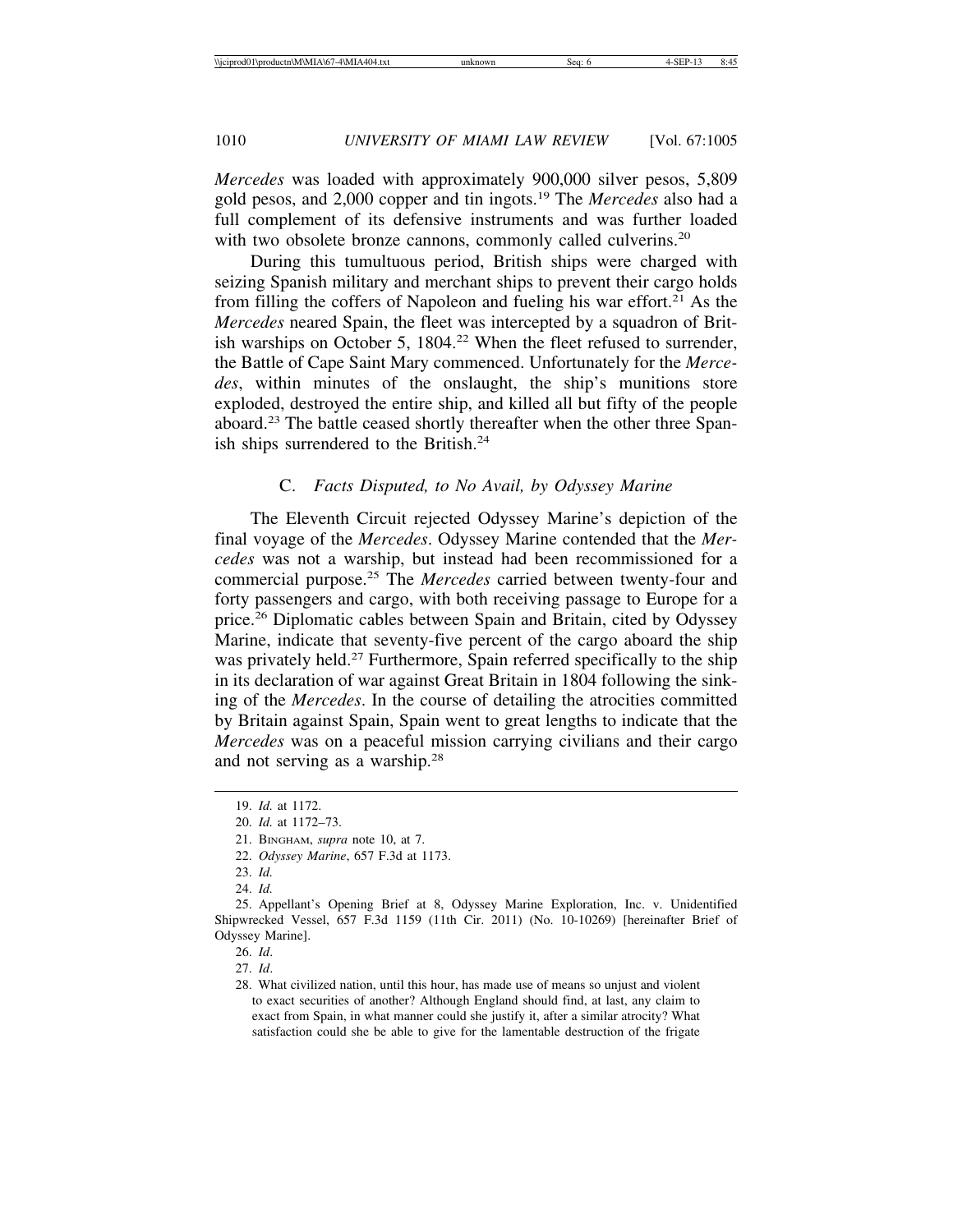### D. *The Discovery and Recovery of the* Mercedes

In 2006, Gregory Stemm, the CEO of Odyssey Marine, approached Spain's Ministry of Culture to discuss the company's desire to begin searching for wrecks, including several Spanish ships, in the Atlantic Ocean.29 This project, code-named the "Amsterdam Project," sought to discover the remains of nearly thirty ships, all of which carried valuable cargo and sank in a high traffic area of the sea.30 Recognizing that these wrecks may have participated in the Battle of Cape Saint Mary, Odyssey Marine sought Spain's permission to proceed with its planned expedition.31 Spain claimed that Odyssey Marine "pledged respect for the special status of sunken warships as 'the graveyards of marines who died while serving their homelands' and acknowledged that 'they should be properly handled by the State they served, which must take steps to prevent interference from foreign elements in that relationship.'"<sup>32</sup> Spain then claimed that it withheld permission from Odyssey Marine to proceed with the project and disturb any sunken Spanish vessels, while Odyssey Marine contended that Spain never responded to its request.<sup>33</sup>

Regardless of the conclusion to Odyssey Marine's meeting with Spain, the company proceeded with the Amsterdam Project using sonar and magnetometer equipment to scour the ocean floor for potential shipwrecks.34 In March 2007, the company struck underwater gold when it found a wreck on the floor of the Atlantic Ocean under more than 1,100 meters (3,600 feet) of water.<sup>35</sup> After surveying the wreck site, documenting the findings, and conducting a non-invasive archaeological survey, Odyssey Marine began salvaging the site, located one hundred miles west of Gibraltar.<sup>36</sup> The wreck, now code-named by Odyssey Marine as the "Black Swan,"37 would eventually yield approximately 594,000 coins minted of various precious metals, as well as numerous

Mercedes, with all its cargo, its equipage, and the great number of distinguished passengers who have perished, the innocent victims of a policy so detestable?

William Cobbett, *War with Spain-Declaration of War by Spain Against England, Dated Madrid, 12th Dec. 1804,* 7 COBBETT'S WEEKLY POLITICAL REGISTER, 45, 47 (1805).

<sup>29.</sup> Susan Berfield, *Odyssey and the Lost Spanish Treasures*, BUSINESSWEEK, (June 7, 2012), http://www.businessweek.com/articles/2012-06-07/odyssey-and-the-lost-spanish-treasure.

<sup>30.</sup> Odyssey Marine Exploration, Inc. v. Unidentified, Shipwrecked Vessel, 675 F. Supp. 2d 1126, 1130 (M.D. Fla. 2009), *aff'd* 657 F.3d 1159 (11th Cir. 2011).

<sup>31.</sup> Brief of Spain, *supra* note 14, at 29.

<sup>32.</sup> *Id.* at 4–5.

<sup>33.</sup> *Odyssey Marine Exploration*, 675 F. Supp. 2d at 1130.

<sup>34.</sup> Brief of Spain, *supra* note 14, at 5.

<sup>35.</sup> Odyssey Marine Exploration, Inc. v. Unidentified Shipwrecked Vessel, 657 F.3d 1159, 1166 (11th Cir. 2011).

<sup>36.</sup> Brief of Spain, *supra* note 14, at 7.

<sup>37.</sup> Kimberly L. Alderman, *High Seas Shipwreck Pits Treasure Hunters Against a Sovereign Nation: The* Black Swan *Case*, 1 CULTURAL HERITAGE & ARTS REV. 3, 3 (2010).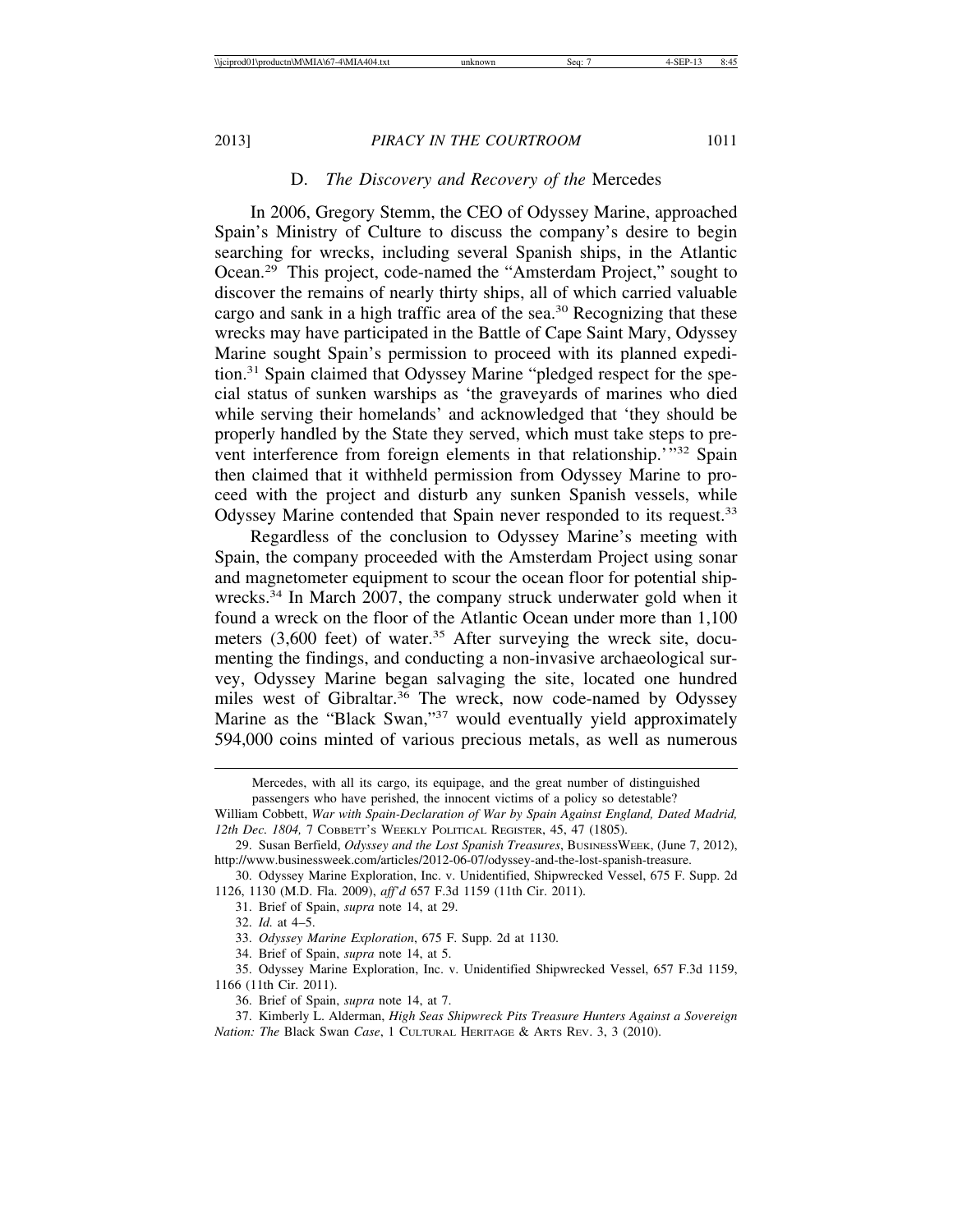artifacts.38

### E. *The Short Journey from the Seabed to the Courthouse*

On April 9, 2007, Odyssey Marine filed a two-count complaint against "The Unidentified Shipwrecked Vessel"—the "Black Swan" with the Middle District of Florida. Odyssey Marine filed the complaint *in rem*, using a small bronze block it secured from the wreckage.<sup>39</sup> Count One of the complaint listed a possessory and ownership claim based on the law of finds and Count Two sought a salvage award for Odyssey Marine.<sup>40</sup> This prayer asked the court for a declaratory judgment granting Odyssey Marine sole rights to salvage the valuables from the ocean floor and preventing any other individual, corporation, or government from interfering with the wreck.<sup>41</sup> On April 11, 2007, Odyssey Marine filed a motion seeking an *in rem* arrest warrant against the Unidentified Shipwrecked Vessel to continue recovering artifacts from the wreckage site.42 According to the motion, Odyssey Marine would surrender all salvaged materials to the United States Marshal or an acceptable substitute custodian—a title Odyssey Marine sought for itself.43 The Middle District granted the order and Odyssey Marine was appointed as substitute custodian until further notice.<sup>44</sup>

Spain fought Odyssey Marine's complaint by filing a verified claim to the wreck.45 Spain's strongest objection to Odyssey Marine's claim lay in a notice issued by the United States Department of State that publicized Spain's objection to any salvage efforts conducted on its sunken warships.46 Because Spain failed to grant Odyssey Marine the explicit right to disturb its fallen vessels, Spain contended that Odyssey Marine

<sup>38.</sup> *Odyssey Marine*, 657 F.3d at 1166.

<sup>39.</sup> *Id.*

<sup>40.</sup> Verified Complaint in Admiralty *in Rem*, Odyssey Marine Exploration, Inc. v. Unidentified Shipwrecked Vessel, No. 8:07-cv-00614-SCB-MAP (M.D. Fla. Apr. 9, 2007).

<sup>41.</sup> *Id*.

<sup>42.</sup> *Odyssey Marine*, 657 F.3d at 1166.

<sup>43.</sup> *Id*. at 1167.

<sup>44.</sup> *Id*.

<sup>45.</sup> *Id.*

<sup>46.</sup> The Embassy of Spain presents its compliments to the Department of State and has the honor to address the matter of Spanish laws and policy regarding the remains of sunken vessels that were lost while in the service of the Kingdom of Spain and/or were transporting property of the Kingdom of Spain. In accordance with Spanish and international law, Spain has not abandoned or otherwise relinquished its ownership or other interests with respect to such vessels and/or its contents, except by specific action pertaining to particular vessels or property taken by Royal Decree or Act of Parliament in accordance with Spanish law. Many such vessels also are the resting place of military and/or civilian casualties.

Protection of Sunken Warships, Military Aircraft and Other Sunken Government Property, 69 Fed. Reg. 5,647, 5,647 (Feb. 5, 2004).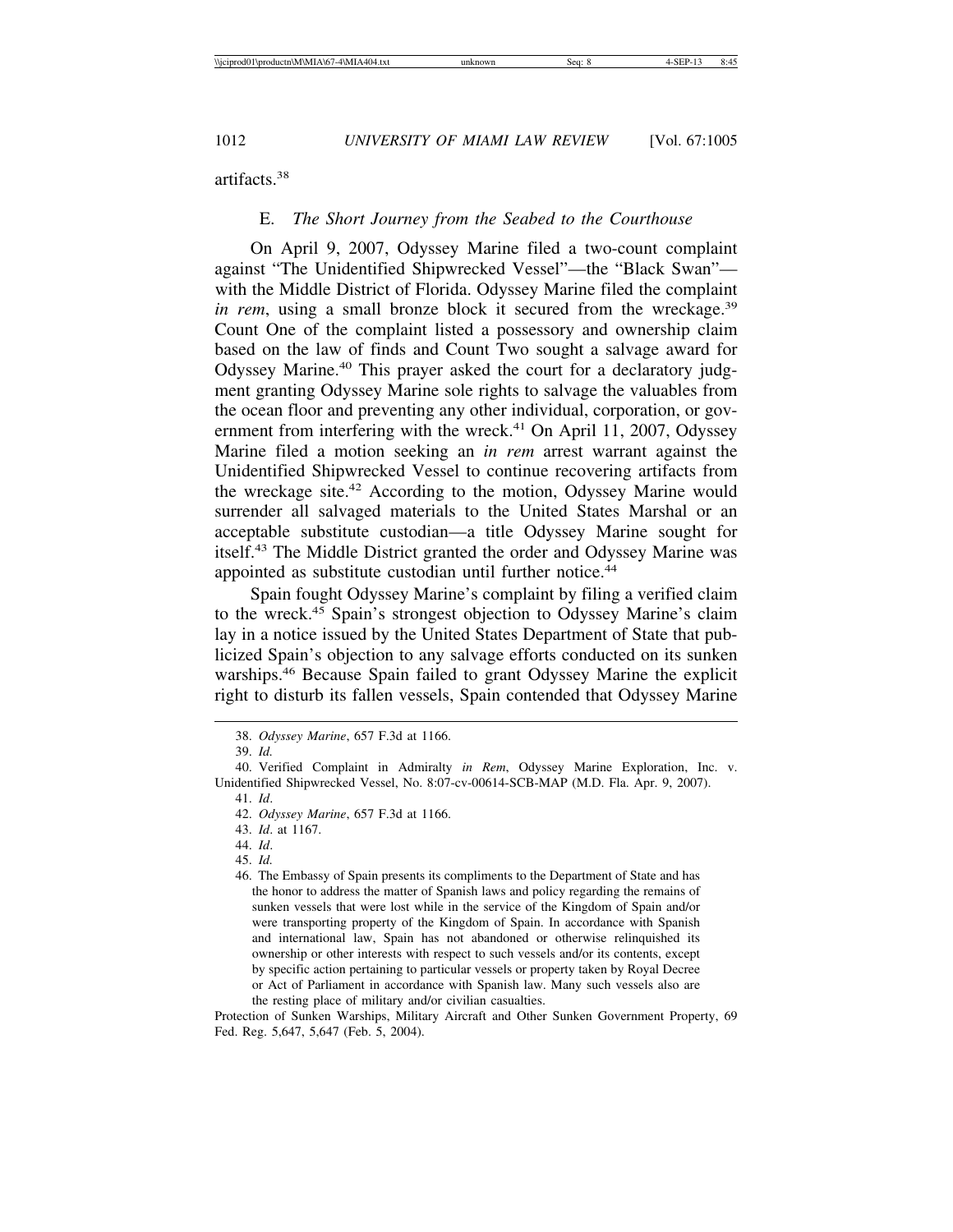lacked the authority to seize the valuables that once lay on the ocean floor, but now were in the custodial possession of Odyssey Marine.

In response, Odyssey filed an Amended Complaint on August 7, 2007, seeking to add *in personam* claims against Spain to its initial complaint, including a claim for compensation for services rendered in discovering the wreck and recovering artifacts from the seabed.<sup>47</sup> The Amended Complaint also sought damages from Spain for an event that occurred on July 12, 2007: Odyssey Marine's ship, the *Ocean Alert*, was boarded, seized, and detained in the Spanish port of Algeciras after it departed Gibraltar.48 Odyssey Marine sought damages because Spain paraded the *Ocean Alert* in the harbor as a publicity stunt, forced the ship's crew to sit in the sun for hours as Spanish authorities searched the vessel, and seized an Odyssey Marine attorney's computer and a hard drive.49 While Odyssey Marine felt that Spain owed it restitution, this *in personam* claim provided Spain with the opportunity to invoke the Federal Sovereign Immunities Act to dismiss all counts against it.

### F. *Two's a Party, Twenty-Eight's a Crowd*

Soon after Spain and Odyssey Marine began publicly warring over the title to the *res*, new parties quickly joined the legal fracas. Peru and twenty-five other claimants declared their interest in the vessel and its recovered cargo.<sup>50</sup> Peru contended that it retained an ownership interest in the ship's cargo because it originated in Peru and never reached Spain.<sup>51</sup> Though Peru was a colony of the Spanish Empire when the *Mercedes* was lost in 1804, Peru insisted that it maintained, as a sovereign nation, a possessory interest in the property.52 Under this theory, the treasures contained in the cargo hold of the Mercedes never reached Spain's territory in Europe; therefore title to the treasures never transferred to Spain.<sup>53</sup> The twenty-five additional claimants filed claims arguing that they had an interest in the cargo aboard the vessel.<sup>54</sup> Twentyfour of the individuals alleged they were descendants of individuals with

<sup>47.</sup> Amended Verified Complaint in Admiralty, Odyssey Marine Exploration, Inc. v. Unidentified Shipwrecked Vessel, No. 8:07-cv-00614-SCB-MAP (M.D. Fla. Aug. 6, 2007).

<sup>48.</sup> *Id*.

<sup>49.</sup> *Id*.

<sup>50.</sup> *Odyssey Marine*, 657 F.3d at 1168.

<sup>51.</sup> Brief of the Appellant the Republic of Peru at 7, Odyssey Marine Exploration, Inc. v. Unidentified Shipwrecked Vessel, 657 F.3d 1159 (11th Cir. 2011) (No. 10-10269).

<sup>52.</sup> *Id*. at 15 ("The second foundation for Peru's ownership is the international law governing changes in territorial sovereignty. Following a change in territorial sovereignty, non-territorial property is divided equitably among all States resulting from the change in sovereignty, with preference given to any state territorially linked to the property.").

<sup>53.</sup> *Id.* at 26.

<sup>54.</sup> *Odyssey Marine*, 657 F.3d at 1166.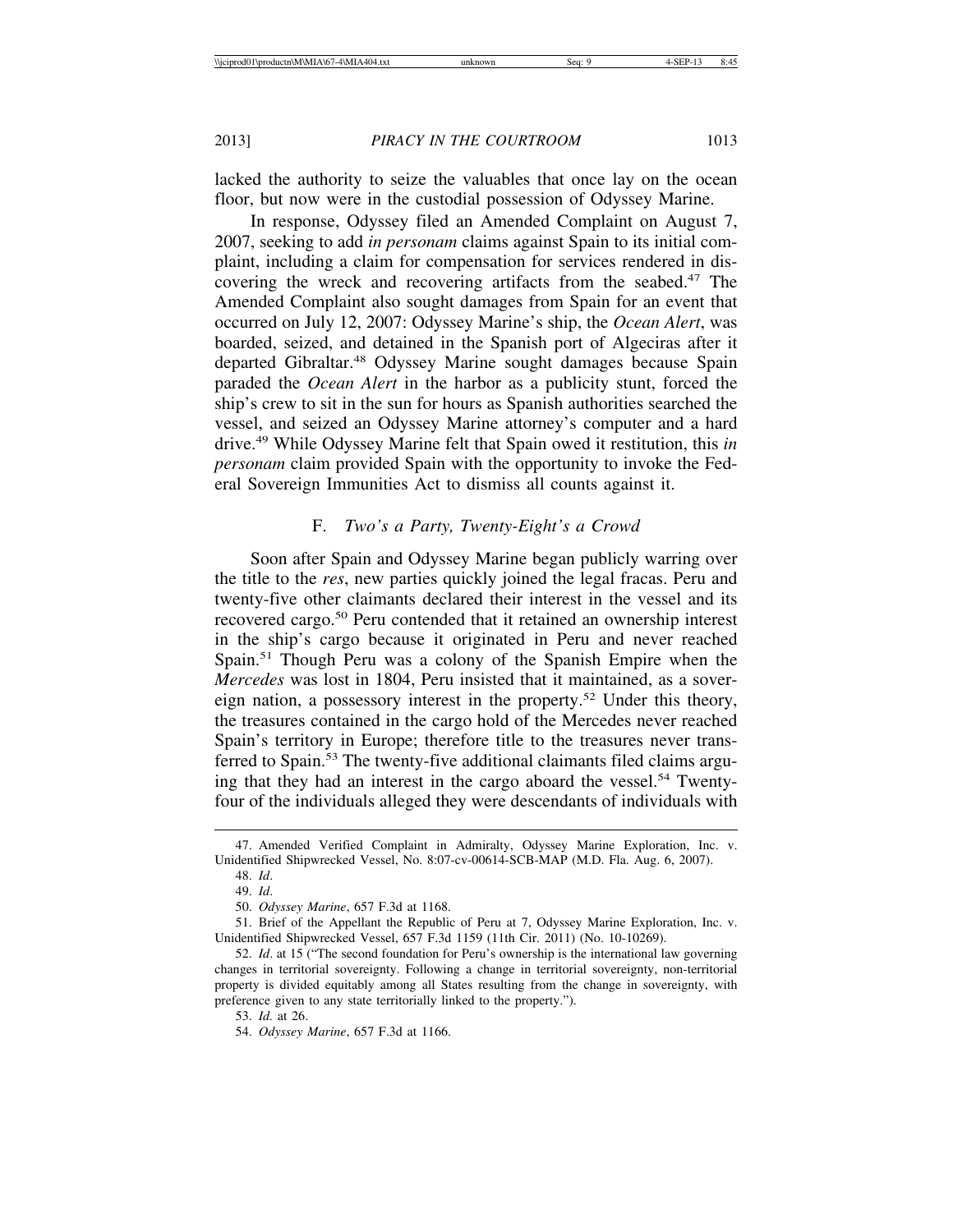cargo aboard the Mercedes; the remaining individual claimed an ancestral interest in any of Spain's treasure in Florida.55 Their claims only sought to recover a portion of the salvaged treasure proportionate to their relatives' original stake in the cargo.<sup>56</sup>

### G. *WikiLeaks Joins the Party (But Sadly, Not as a Party)*

The court battle surrounding a Spanish frigate dating to the 1700s that fought sea battles in the Caribbean, was filled with Andean silver and gold, and sunk off the coast of Gibraltar became even more outrageous in late 2010. WikiLeaks released diplomatic cables written in "the careful language of international diplomacy" between the U.S. Ambassador to Spain and the Spanish Cultural Minister.<sup>57</sup> Odyssey Marine claimed that the ambassador offered to assist Spain in recouping the *Mercedes* treasure in exchange for help returning an 1897 Pissarro painting to a California family.<sup>58</sup> The painting, valued up to \$20 million, was allegedly seized in Germany by Nazis and is now located in a Madrid museum.59 In response to this disclosure, Kathy Castor, the House Representative for Florida's Eleventh District, penned a letter to Secretary of State Hillary Clinton in support of Odyssey Marine's case, and requested an investigation into the allegations.<sup>60</sup> No further investigation into the matter has been publicized.

#### III. A DELUGE OF RELEVANT LAW

The Eleventh Circuit's holding in *Odyssey Marine Exploration, Inc. v. The Unidentified Shipwrecked Vessel* touches upon a variety of legal issues. The court invoked, discussed, and debated admiralty law (law of finds versus salvage law), international law (the Foreign Sovereign Immunities Act ("FSIA") and treaties between the United States and Spain), and United States common and statutory law (Abandoned Shipwreck Act ("ASA")<sup>61</sup> and the Sunken Military Craft Act (SMCA)62). When sitting in admiralty, federal courts apply "the *jus gentium*, or the customary law of the sea, the origins of which date back to

61. Abandoned Shipwreck Act, 43 U.S.C. §§ 2101–2106 (2006).

<sup>55.</sup> *Id.* at 1168.

<sup>56.</sup> *Id*.

<sup>57.</sup> Kim Severson & Robbie Brown, *WikiLeaks Cables Make Appearance in a Tale of Sunken Treasure and Nazi Theft*, N.Y. TIMES, Jan. 6, 2011, at A10.

<sup>58.</sup> *Id.*

<sup>59.</sup> *Id.*

<sup>60.</sup> Letter from Kathy Castor, U.S. Representative, 11th Dist. of Fla., to Hon. Hillary R. Clinton, U.S. Secretary of State (Jan. 20, 2011), *available at* http://www.shipwreck.net/pdf/ Castor-StateOdysseyMarine.pdf.

<sup>62.</sup> Sunken Military Craft Act, Pub. L. No. 108–375, §§ 1401–1408, 118 Stat. 1811, 2094–2098 (2004) (codified at 10 U.S.C. § 113 notes).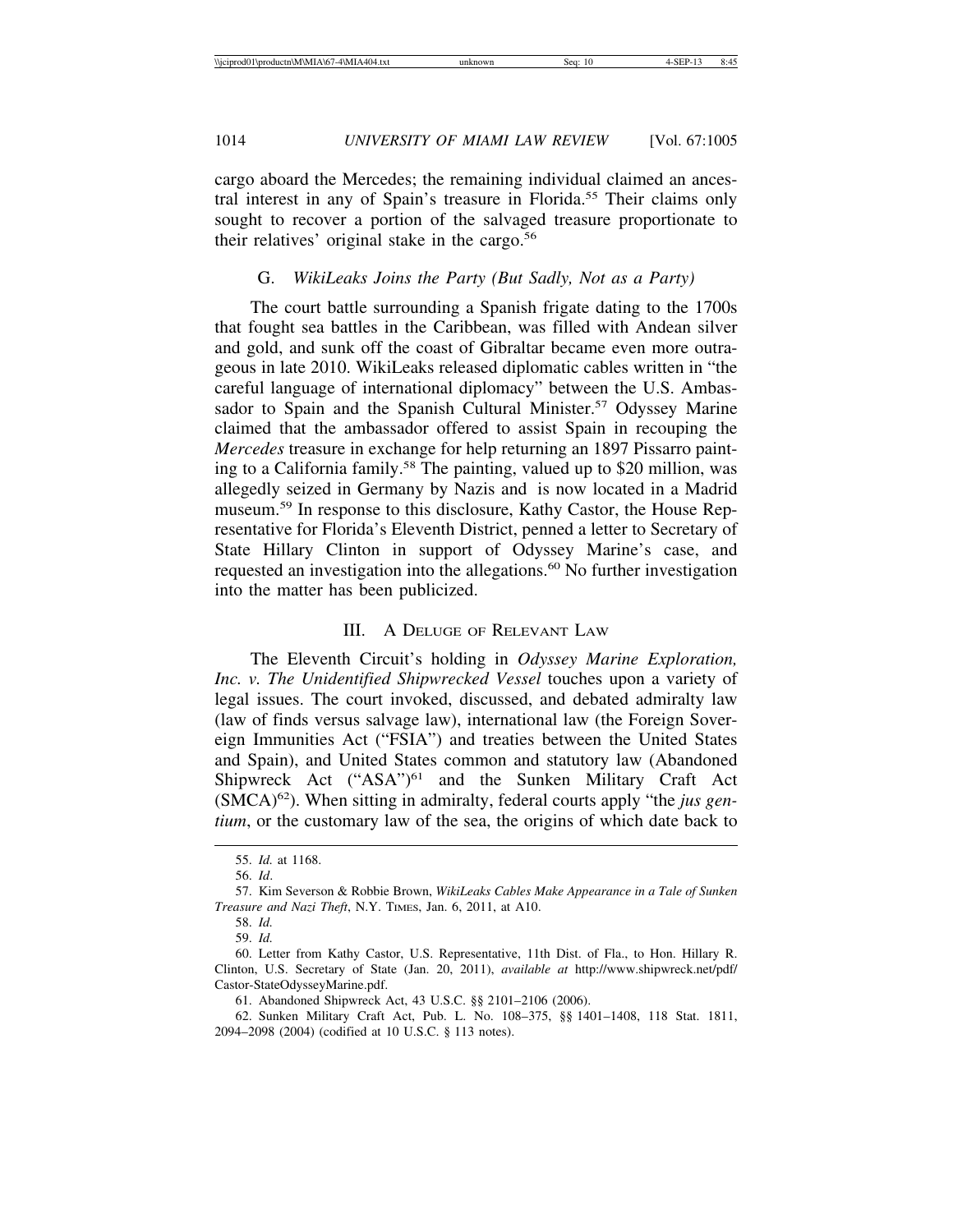the ancients."63

### A. *The Law of Finds Versus the Law of Salvage*

Odyssey Marine's initial and amended complaints included counts asking for a declaratory judgment based on either the law of finds or the law of salvage. Courts favor applying salvage law over the law of finds "when ships or their cargo have been recovered from the bottom of the sea by those other than the owners."64 This body of law allows the original owner of the vessel to retain ownership and possessory rights while awarding the salvors both a significant salvage award and the ability to claim true ownership of the find if the original owner fails to step forward.65

The law of finds is infrequently invoked by admiralty courts because it encourages dishonest behavior by rewarding those who fail to report the discovery of lost possessions.<sup>66</sup> While courts often choose to talk in eloquent and verbose terms when disseminating law, courts distill the law of finds to simply "finders, keepers."67 The law of finds is usually only applied to "previously owned sunken property only when that property has been abandoned by its previous owners."68 Because proving that a wreck is abandoned is an extremely arduous endeavor, only two categories of cases allow the application of the law of finds: cases where owners expressly and publicly abandoned their property and cases lacking claimants to items recovered from ancient shipwrecks.<sup>69</sup>

Due to the nature of the law of finds, a court likely would have applied salvage law had it needed to adjudicate Odyssey Marine's claims. In this hypothetical scenario, Odyssey Marine would need to demonstrate three elements to win its salvage claim: (1) that the vessel

<sup>63.</sup> Odyssey Marine Exploration, Inc. v. Unidentified, Shipwrecked Vessel, 675 F. Supp. 2d 1126, 1136 (M.D. Fla. 2009), *aff'd* 657 F.3d 1159 (11th Cir. 2011); s*ee also* R.M.S. Titanic, Inc. v. Haver, 171 F.3d 943, 960 (4th Cir. 1999) (noting that admiralty law does not "depend on any express or implied legislative action. Its existence, rather, preceded the adoption of the Constitution. It was the well-known and well-developed 'venerable law of the sea' which arose from the custom among 'seafaring men . . . .").

<sup>64.</sup> Columbus-Am. Discovery Group v. Atl. Mut. Ins. Co., 974 F.2d 450, 459 (4th Cir. 1992). 65. *Id*.

<sup>66.</sup> *See* Hener v. United States, 525 F. Supp. 350, 356 (S.D.N.Y. 1981) ("Would-be finders are encouraged by these rules to act secretly, and to hide their recoveries, in order to avoid claims of prior owners or of other would-be finders that could entirely deprive them of the property.").

<sup>67.</sup> *See Columbus-Am. Discovery Group*, 974 F.2d at 459 ("A related legal doctrine is the common law of finds, which expresses 'the ancient and honorable principle of "finders, keepers."'"); s*ee also* Martha's Vineyard Scuba Headquarters, Inc. v. Unidentified, Wrecked & Abandoned Steam Vessel, 833 F.2d 1059, 1065 (1st Cir. 1987) (holding that the principle of "finders, keepers" is analogous to the law of finds).

<sup>68.</sup> *Columbus-Am. Discovery Group*, 974 F.2d at 461.

<sup>69.</sup> *Id*.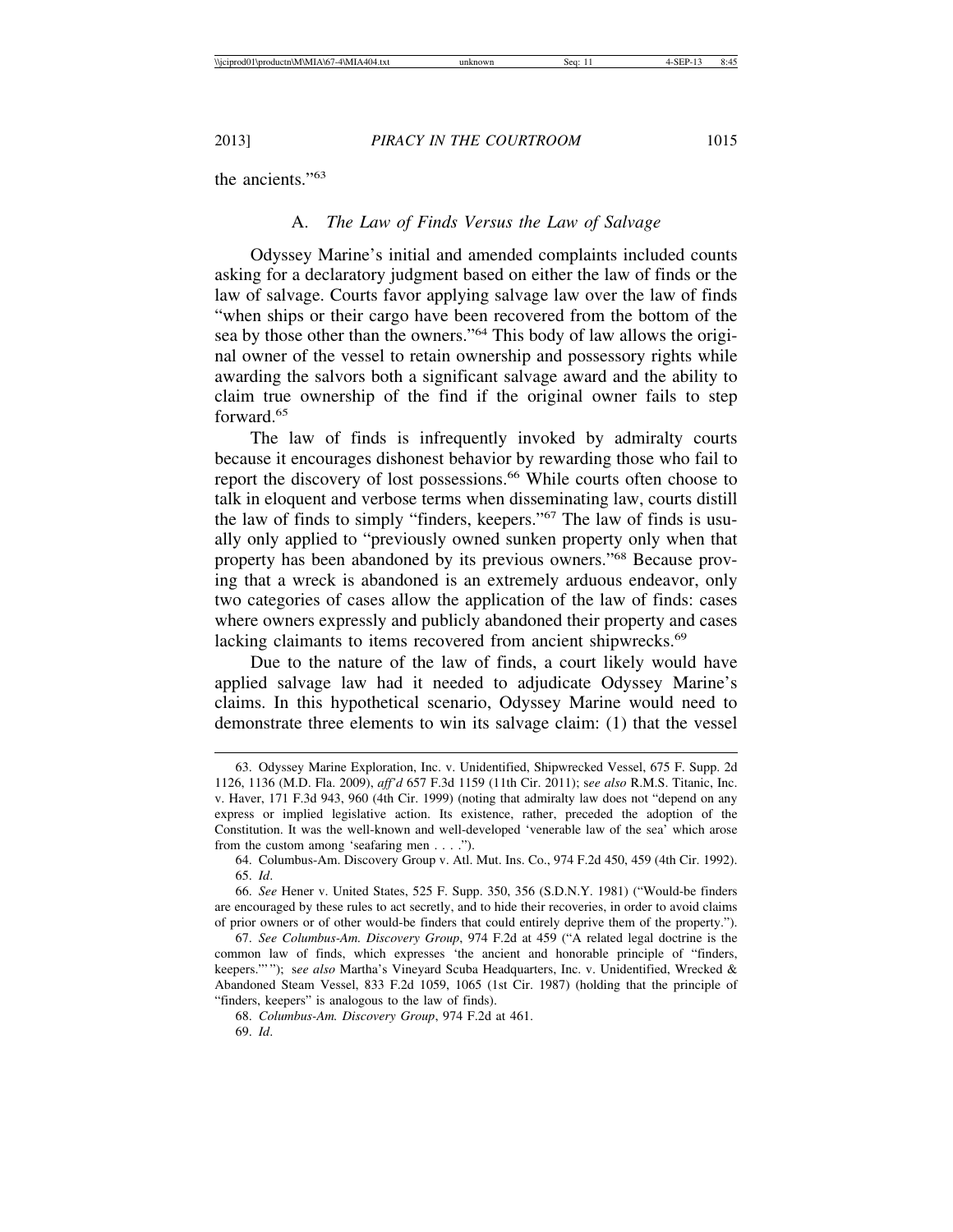be exposed to a marine peril; (2) that the salvage service be voluntary; and (3) that the salvage operation be successful.<sup>70</sup> In this case, salvage law is a more favorable alternative to finds law because

salvage law's aims, assumptions, and rules are more consonant with the needs of marine activity and because salvage law encourages less competitive and secretive forms of conduct than finds law. The primary concern of salvage law is the preservation of property on oceans and waterways. Salvage law specifies the circumstances under which a party may be said to have acquired, not title, but the right to take possession of property (e.g., vessels, equipment, and cargo) for the purpose of saving it from destruction, damage, or loss, and to retain it until proper compensation has been paid.<sup>71</sup>

A court would reinforce the inherent differences between these two doctrines and demonstrate how salvage law encourages the endeavors undertaken by marine salvage firms by adjudicating this manner under salvage law.

#### B. *Foreign Sovereign Immunities Act*

The principle holding of this case, that Spain is immune from suit, hinges on the application of the FSIA. The FSIA plainly limits what suits a foreign sovereign is liable for in the United States by stating

[s]ubject to existing international agreements to which the United States is a party at the time of enactment of this Act the property in the United States of a foreign state shall be immune from attachment arrest and execution except as provided in sections 1610 and 1611 of this chapter.<sup>72</sup>

Moreover, the FSIA utilizes a broad interpretation of a foreign state by extending immunity for "agents or instrumentalities of the state,"<sup>73</sup> ensuring that courts in the United States cannot impinge upon the activities of a foreign state.

Although the immunity of a foreign government from suit is presumed, limited exceptions to this presumption exist, most notably, the commercial exception.74 Under the FSIA, property of a foreign state is

<sup>70.</sup> Christine Nicole Burns, *Finders Weepers, Losers Keepers: The Eleventh Circuit Denies Salvage Company's Claims to a Sunken Military Vessel Found in International Waters in* Odyssey Marine Exploration, Inc. v. Unidentified Shipwrecked Vessel, 36 TUL. MAR. L.J. 803, 805 (2012) (citing The Sabine, 101 U.S. 384, 384 (1879)).

<sup>71.</sup> *Hener*, 525 F. Supp. at 356.

<sup>72. 28</sup> U.S.C. § 1609 (2006).

<sup>73. 28</sup> U.S.C. § 1603(a) (2006).

<sup>74. 28</sup> U.S.C. § 1610 (2006). *See also* S & Davis Int'l, Inc. v. Republic of Yemen, 218 F.3d 1292, 1300 (11th Cir. 2000) ("In order to overcome the presumption of immunity, a plaintiff must prove that the conduct which forms the basis of its complaint falls within one of the statutorily defined exceptions.").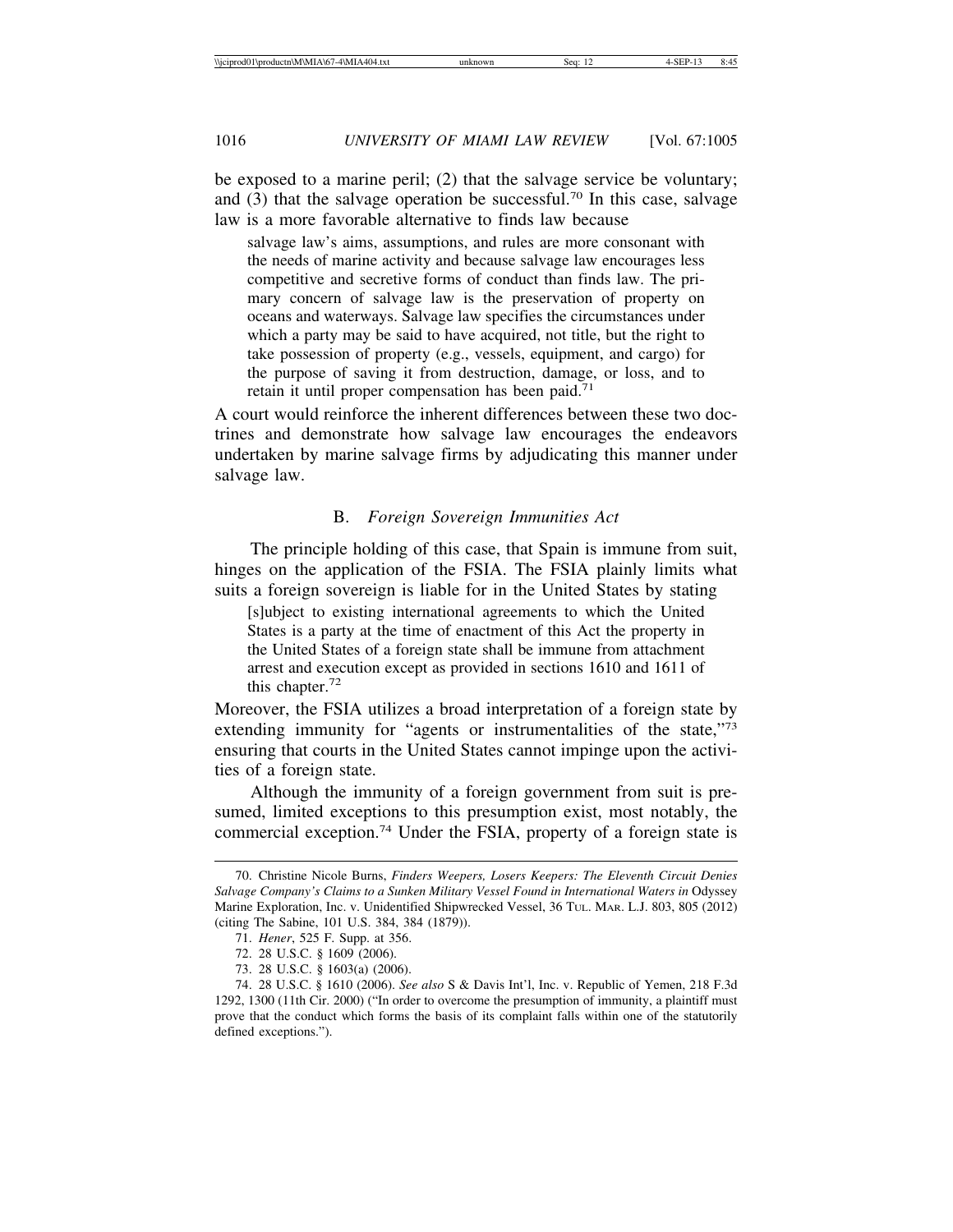not immune from attachment when used for "commercial activity," defined as "either a regular course of commercial conduct or a particular commercial transaction or act. The commercial character of an activity shall be determined by reference to the nature of the course of conduct or particular transaction or act, rather than by reference to its purpose."75 This definition leaves the term "commercial" largely undefined and open to a variety of interpretations.76 Yet, courts generally hold themselves to a restrictive application of the exception that allows a court to waive immunity under the commercial exception when a sovereign acts as a "private player," not as a "market regulator."77

In its holding, the Eleventh Circuit explicitly points out that Odyssey Marine failed to invoke the commercial exception in its appeal.<sup>78</sup> Odyssey Marine instead sought to invalidate Spain's invocation of the FSIA by citing to section 1605(b) of the statute,<sup>79</sup> which carves out an exception to sovereign immunity for a foreign state in suits in admiralty to enforce a maritime lien based upon a commercial activity of the foreign state.80 Because this exception is predicated upon a commercial exception like the more prevalent section 1610 exception, the court held that neither statute applied in this case.<sup>81</sup>

### C. *Domestic Statutes on Shipwrecks*

When adjudicating cases in admiralty, U.S. federal courts consult domestic and foreign statutory and customary law. The Eleventh Circuit discussed at great length the application of United States statutory law to the Black Swan wreck to reach its holding.<sup>82</sup> Although the two statutes discussed at length in the holding—the Sunken Military Craft Act and the Abandoned Shipwreck Act—apply only to wrecks found in the territorial waters of the United States, the court studied the legislative intent of the two acts to justify its holding.

<sup>75. 28</sup> U.S.C. § 1603(d) (2006).

<sup>76.</sup> The U.S. Supreme Court has stated that the definition of "commercial activity" in the FSIA remains largely undefined. The FSIA "simply establishes that the commercial nature of an activity does not depend upon whether it is a single act or a regular course of conduct"; it "merely specifies what element of the conduct determines commerciality (i.e., nature rather than purpose), but still without saying what 'commercial' means." Republic of Argentina v. Weltover, Inc., 504 U.S. 607, 612 (1992).

<sup>77.</sup> *Id*. at 614.

<sup>78.</sup> Odyssey Marine Exploration, Inc. v. Unidentified Shipwrecked Vessel, 657 F.3d 1159, 1175 (11th Cir. 2011).

<sup>79.</sup> *Id.* at 1178.

<sup>80. 28</sup> U.S.C. § 1605(b) (2006).

<sup>81.</sup> *Odyssey Marine*, 657 F.3d at 1175, 1178.

<sup>82.</sup> *Odyssey Marine*, 657 F.3d at 1175–81.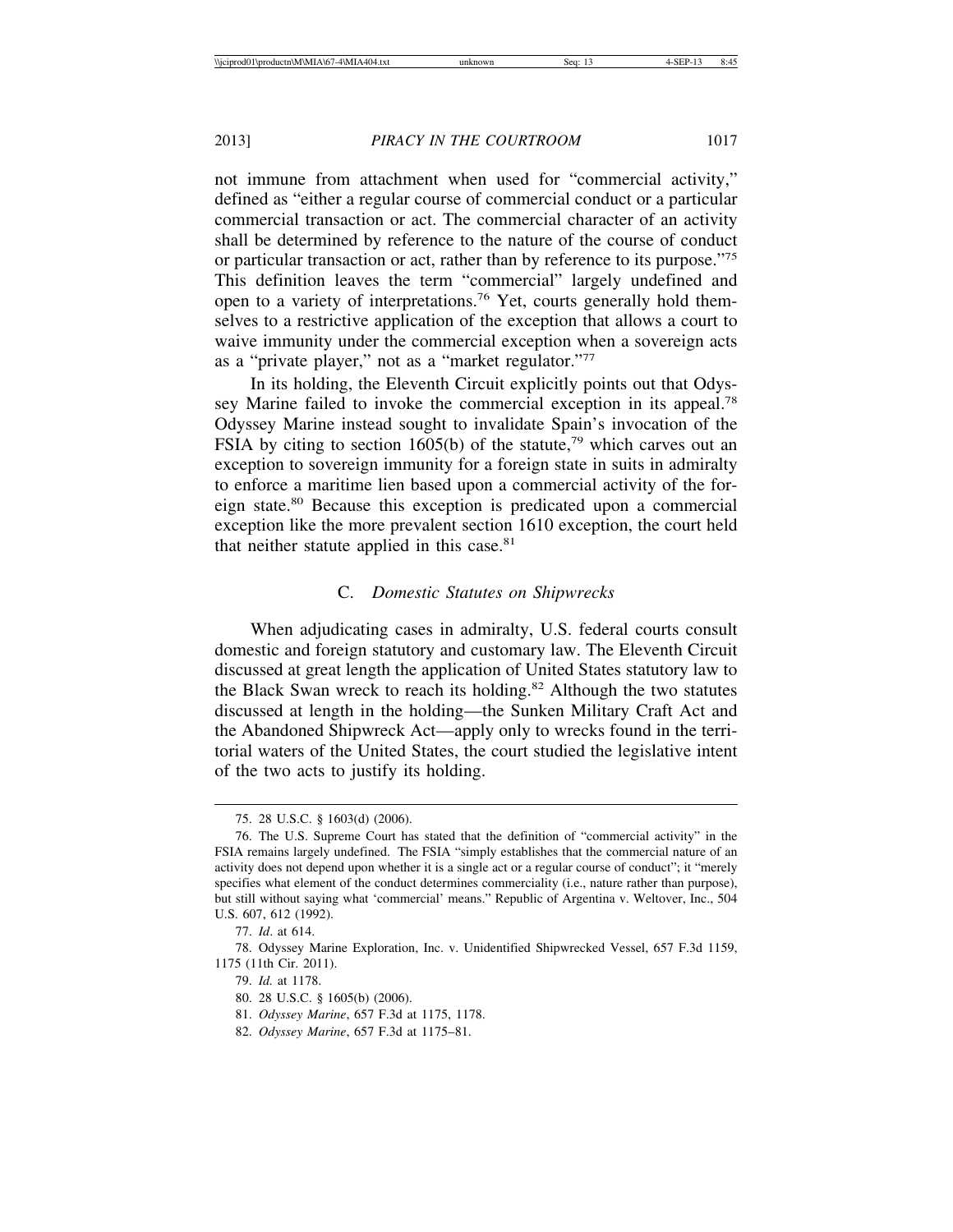# 1. THE SUNKEN MILITARY CRAFT ACT

Enacted in 2004, the Sunken Military Craft Act ("SMCA") aims "to preserve the right, title, and interest to any sunken military craft for the dual purpose of protecting military intelligence and affording proper respect to lost servicemen."<sup>83</sup> The SMCA outlaws "engag[ing] in any activity directed at a sunken military craft that disturbs, removes, or injures any sunken military craft" without the explicit authorization of the government.<sup>84</sup> The SMCA also proclaims that the passage of time shall not extinguish the United States' rights, title, and interests in its sunken military craft without an express divestiture.<sup>85</sup> The SMCA defines "sunken military craft" as "all or any portion of (A) any sunken warship, naval auxiliary, or other vessel that was owned or operated by a government on military noncommercial service when it sank and (B) any sunken military aircraft or military spacecraft that was owned or operated by a government when it sank."86 Succinctly, the SMCA broadly interprets "sunken military vessel" to include all vessels owned and operated by the government. The SMCA fails to distinguish between the cargo and the vessel itself, meaning that the vessel and its cargo, for the purposes of this statute, are a single entity.

Although the SMCA is domestic law, section 1407 of the SMCA encourages bilateral and multilateral agreements between the United States and foreign nations in congruence with the intent and purpose of the Act.87 Spain and the United States never entered into an agreement regarding the obligations and duties of the SMCA, but the plain language of the statute evidences a legislative intent to establish reciprocity in the relationship between nations.<sup>88</sup> The framework that defines a sunken military vessel and protects lost ships under the U.S. domestic laws provided a template for the Eleventh Circuit to extend protections to the *Mercedes*.

Members of Congress filed an amicus brief to clarify the legislative intent of the statute, particularly in regard to what vessels are protected by the SMCA. The brief concluded that

[p]roperly construed, the SMCA's protections do not extend to vessels (whether denominated as "warships," "naval auxiliaries" or

<sup>83.</sup> Burns, *supra* note 70, at 808.

<sup>84.</sup> Sunken Military Craft Act, Pub. L. No. 108–375, § 1402(a), 118 Stat. 1811, 2094–2098 (2004) (codified at 10 U.S.C. § 113 notes).

<sup>85.</sup> Sunken Military Craft Act § 1401.

<sup>86.</sup> Sunken Military Craft Act § 1408(3).

<sup>87. &</sup>quot;The Secretary of State, in consultation with the Secretary of Defense, is encouraged to negotiate and conclude bilateral and multilateral agreements with foreign countries with regard to sunken military craft consistent with this title." Sunken Military Craft Act § 1407.

<sup>88.</sup> *See id.*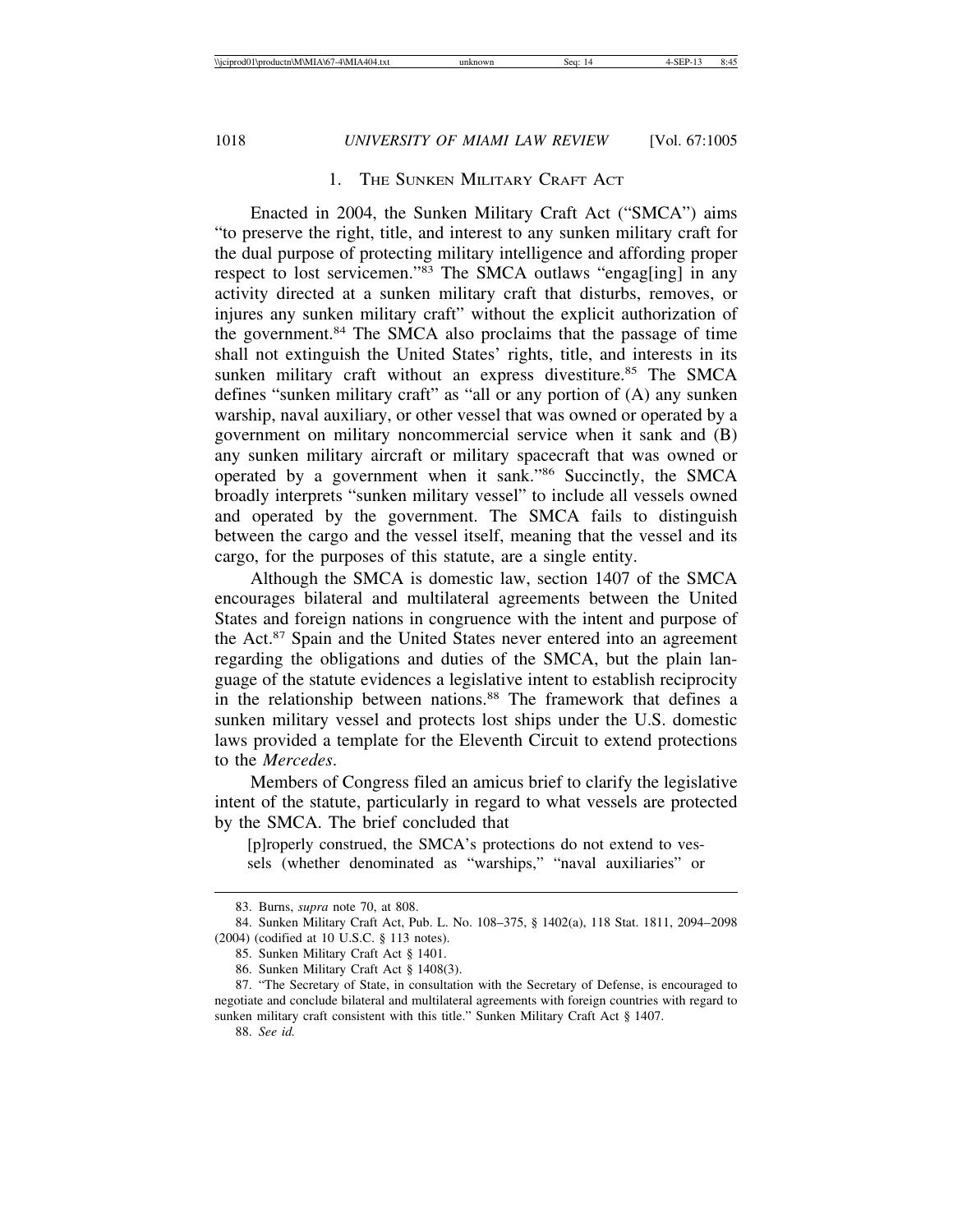"other vessels"), which are engaged in substantial "commercial service" at the time of their sinking. Carrying private passengers and commercial cargo for freight, payable to the government, should not be construed as "military non-commercial service" such as to bring a vessel within the protections of the SMCA. Any other interpretation would be contrary to the clear language of the SMCA, the position of the United States Navy and Congress's intent in legislating that statute.<sup>89</sup>

### 2. THE ABANDONED SHIPWRECK ACT

The compulsion to adopt the Abandoned Shipwreck Act ("ASA") in 1987 stemmed from the advance in technology greatly augmenting both the discovery and the exploration of shipwrecks.<sup>90</sup> The purpose of the legislation was to protect abandoned vessels in the navigable waters of the individual states by granting their title to the United States.<sup>91</sup> Under the auspices of the ASA, the United States is obligated to protect "those wrecks which have historical significance, as well as to permit public access to them in the same way that historic sites on land are protected and monitored."92

Because the ASA is domestic legislation and, like the SMCA, is applicable only in the territorial waters of the United States, the application and utility of the legislation for this case lies in its intent, not its binding authority. The ASA, like the SMCA, defines a shipwreck as "a vessel or wreck, its cargo, and other contents" without severing the cargo from the vessel itself.<sup>93</sup> Furthermore, the ASA, published by the Department of the Interior in 1990, extends the same protections for vessels originating in foreign countries as it does to American vessels.<sup>94</sup> Although the *Mercedes* was not abandoned by Spain, the ASA served as a focal point in the discussion and deliberation of *Odyssey Marine* because it illustrates how the United States yearns to protect fallen vessels and the treasures that lie within the wrecks.

<sup>89.</sup> Brief Amicus Curiae of Members of Congress on the Proper Construction of the Sunken Military Craft Act in Support of Neither Party at 15–16, Odyssey Marine Exploration, Inc. v. Unidentified Shipwrecked Vessel, 657 F.3d 1159 (11th Cir. 2011) [hereinafter Congress Amicus].

<sup>90.</sup> Rob Regan, *When Lost Liners Become Found*, 29 TUL. MAR. L.J. 313, 332 (2005)

<sup>91.</sup> Abandoned Shipwreck Act, 43 U.S.C. § 2105 (2006).

<sup>92.</sup> Regan, *supra* note 90, at 333.

<sup>93. 43</sup> U.S.C. § 2102(d) (2006).

<sup>94.</sup> Although a sunken warship or other vessel entitled to sovereign immunity often appears to have been abandoned by the flag nation, regardless of its location, it remains the property of the nation to which it belonged at the time of sinking unless that nation has taken formal action to abandon it or to transfer title to another party.

Abandoned Shipwreck Act Guidelines, 55 Fed. Reg. 50116, 50121 (Dec. 4, 1990).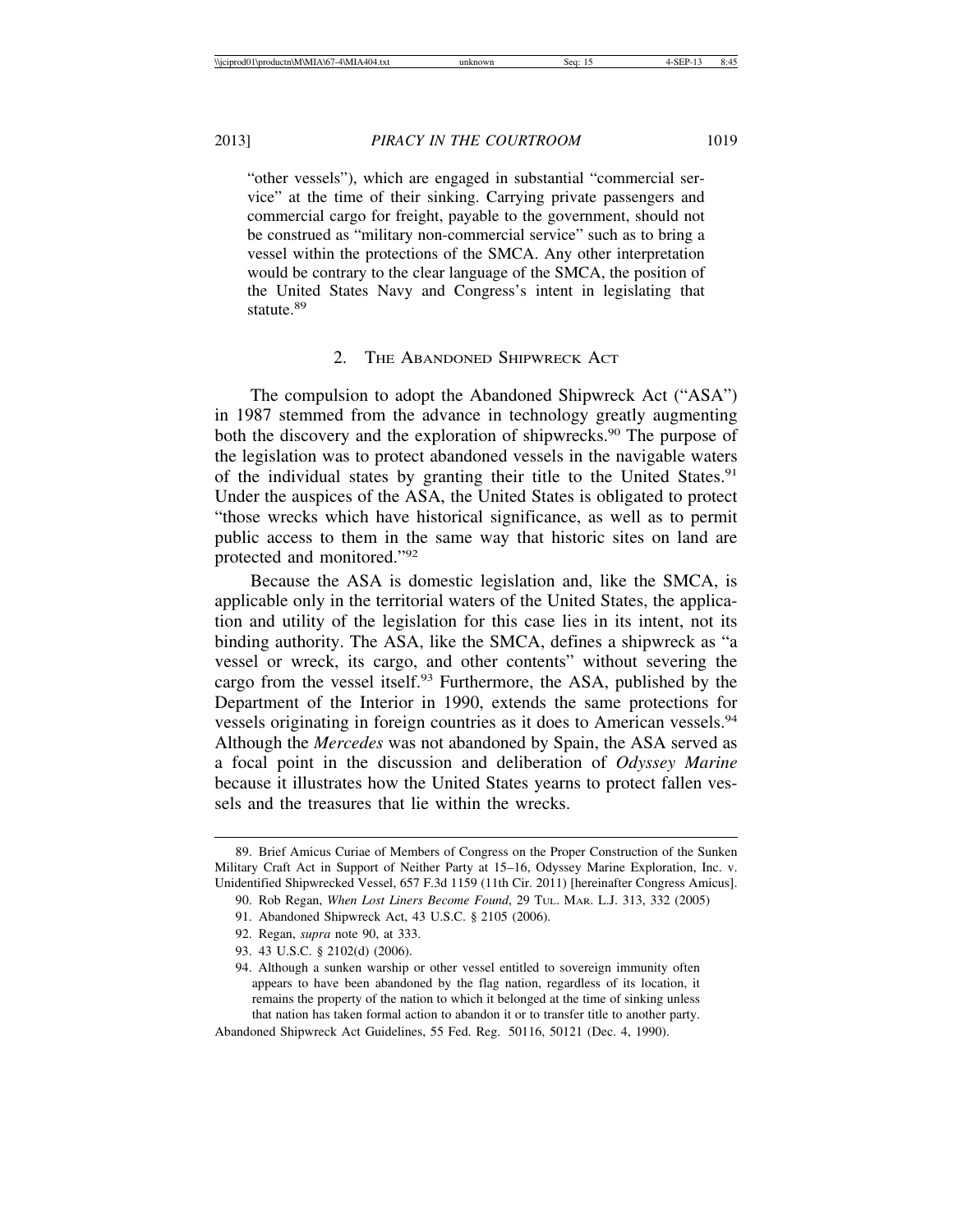# D. *A (Friendly) Treaty Between the United States and Spain*

While the discussed domestic law encourages treaties between the United States and foreign nations that incorporate the law into the diplomatic relationship between the countries, Spain and the United States have yet to do so. However, at the conclusion of the Spanish American War, Spain and the United States entered into the "Treaty Between the United States and Spain of Friendship and General Relations," which already incorporated several of the underlying rationales of both the SMCA and the ASA. The treaty states that

[i]n cases of shipwreck, damages at sea, or forced putting in, each party shall afford to the vessels of the other, whether belonging to the State or to individuals, the same assistance and protection and the same immunities which would have been granted to its own vessels in similar cases.<sup>95</sup>

Despite the treaty's age, its authority is still recognized when discussing the obligations owed to the parties to the treaty.96

# IV. NAVIGATING THE FEDERAL COURT SYSTEM: A PROCEDURAL HISTORY OF THE CASE

After the *Mercedes* remained under a column of water 1,100 meters tall for over two hundred years, the ship spent less than five years winding its way through the federal courts. Any claim to the *res* contrary to Spain's was effectively quashed when the United States Supreme Court denied the petitions for writ of certiorari submitted by Odyssey Marine on May 14,  $2012.^{97}$  The claimants filed these petitions after receiving unfavorable decisions in both the Eleventh Circuit and the Middle District. The Eleventh Circuit, affirming the Middle District's holding and returning custody of the *res* to Spain, thus serves as the final word on this case. Following the Supreme Court's denial of certiorari, the valuable artifacts salvaged by Odyssey Marine and kept under the custody of the U.S. Marshal returned to Spain aboard C-130 cargo planes, effectively ending a bizarre chapter in the history of the Spanish frigate.<sup>98</sup>

<sup>95.</sup> Treaty Between the United States and Spain of Friendship and General Relations art. X, July 3, 1902, 33 Stat. 2105.

<sup>96.</sup> *See, e.g.*, Sea Hunt, Inc. v. Unidentified Shipwrecked Vessel or Vessels, 221 F.3d 634, 638 (4th Cir. 2000) (holding that "[t]he reciprocal immunities established by this treaty are essential to protecting United States shipwrecks and military gravesites. Under the terms of this treaty, Spanish vessels, like those belonging to the United States, may only be abandoned by express acts.").

<sup>97.</sup> *See* Odyssey Marine Exploration, Inc. v. Unidentified Shipwrecked Vessel, 132 S. Ct. 2379 (2012); Republic of Peru v. Unidentified Shipwrecked Vessel, 132 S. Ct. 2380 (2012); De Aliaga v. Kingdom of Spain, 132 S. Ct. 2380 (2012).

<sup>98.</sup> Berfield, *supra* note 29.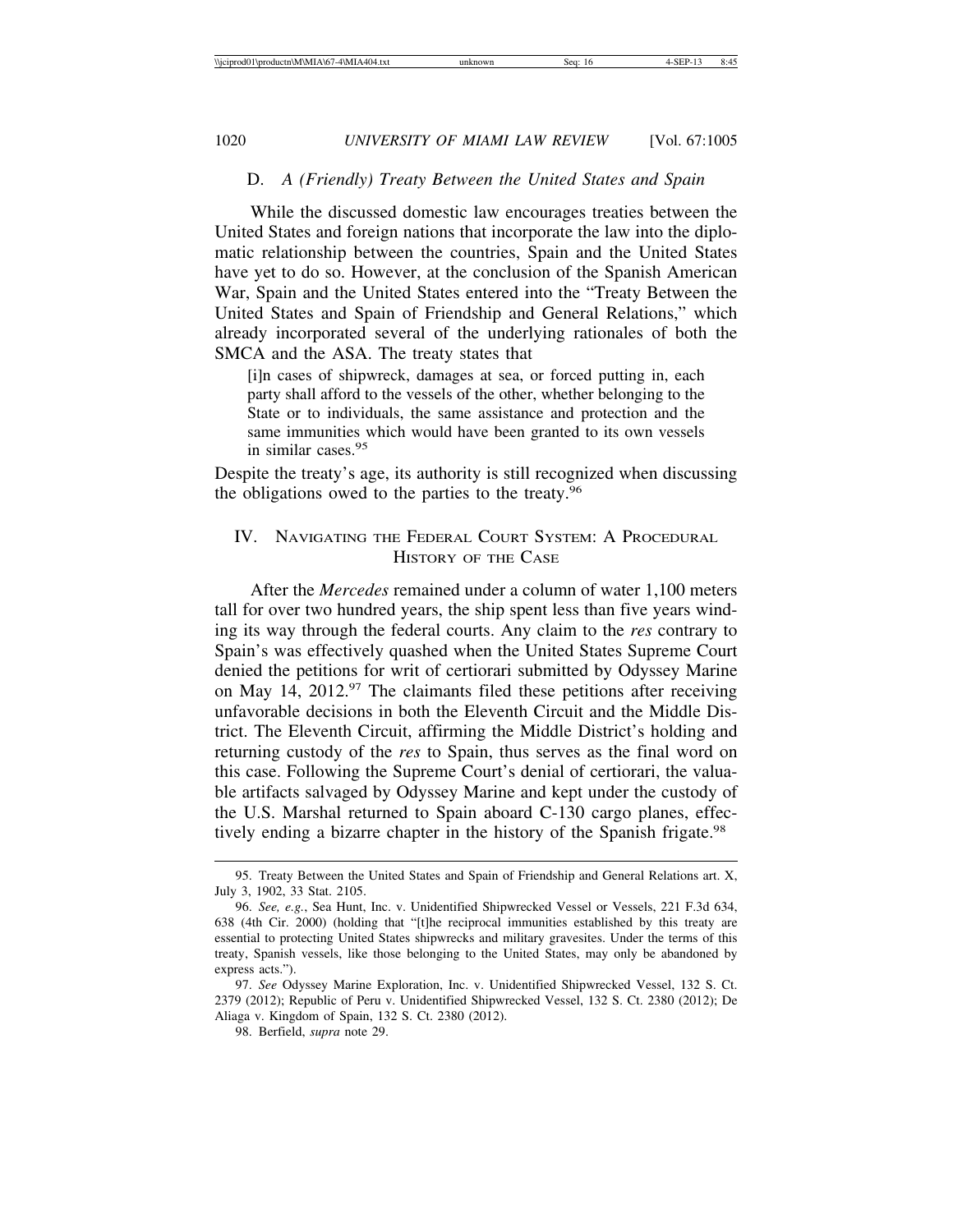### A. *The Middle District of Florida's Holding*

On June 3, 2009, United States Magistrate Judge Mark Pizzo issued the Report and Recommendation supporting Spain's motion to dismiss the claims of Odyssey Marine, Peru, and the twenty-five additional claimants.99 Following a *de novo* review of the Report and Recommendation and the available evidence, the Middle District of Florida issued an order on December 22, 2009, wholly adopting the Report and Recommendation.100 The district court announced it empathically agreed

(1) with the Magistrate Judge's application of Rule 12(b)(1) as the proper standard for reviewing the facts pertinent to a determination of subject matter jurisdiction and (2) with the Magistrate Judge's conclusion that no genuine, plausible claim persists that the site at issue is anything other than the site of the wreck of the Spanish naval vessel Nuestra Señora de las Mercedes.<sup>101</sup>

Moreover, the district court emphasized the magistrate's conclusion that "[the] FSIA defines 'commercial activity in the United States' as 'commercial activity carried on by such state and having substantial contact with the United States.' It is undisputed that the Mercedes had nothing to do with the United States: 'the *res* lacks any nexus to our nation's sovereign boundaries.'"<sup>102</sup>

The Middle District's holding (1) overruled the objections of the claimants to the magistrate's report, (2) adopted the Report and Recommendation, (3) dismissed Odyssey Marine's amended complaint for lack of subject matter jurisdiction, (4) vacated the arrest warrant of the *res*, and (5) dismissed for lack of subject matter jurisdiction the claims against the *res*. 103 While the court ordered Odyssey Marine to return the *res* to Spain within ten days of the ruling, the Court stayed the order pending appeal to the Eleventh Circuit.104 This afforded the claimants the opportunity to exhaust their appeals before ceding actual possession of the Black Swan treasure to Spain.

# B. *The Eleventh Circuit's Holding*

The Eleventh Circuit affirmed the Middle District's grant of Spain's motion to dismiss, delivering another holding in favor of Spain on all matters. This holding settled questions regarding (1) the standard of review for Spain's motion to dismiss for lack of subject matter juris-

<sup>99.</sup> Report and Recommendation, *supra* note 5, at 34.

<sup>100.</sup> Odyssey Marine Exploration, Inc. v. Unidentified, Shipwrecked Vessel, 675 F. Supp. 2d 1126, 1128 (M.D. Fla. 2009), *aff'd* 657 F.3d 1159 (11th Cir. 2011).

<sup>101.</sup> *Id.*

<sup>102.</sup> *Id.* at 1129 (citation omitted).

<sup>103.</sup> *Id.* at 1129–30.

<sup>104.</sup> *Id.* at 1130.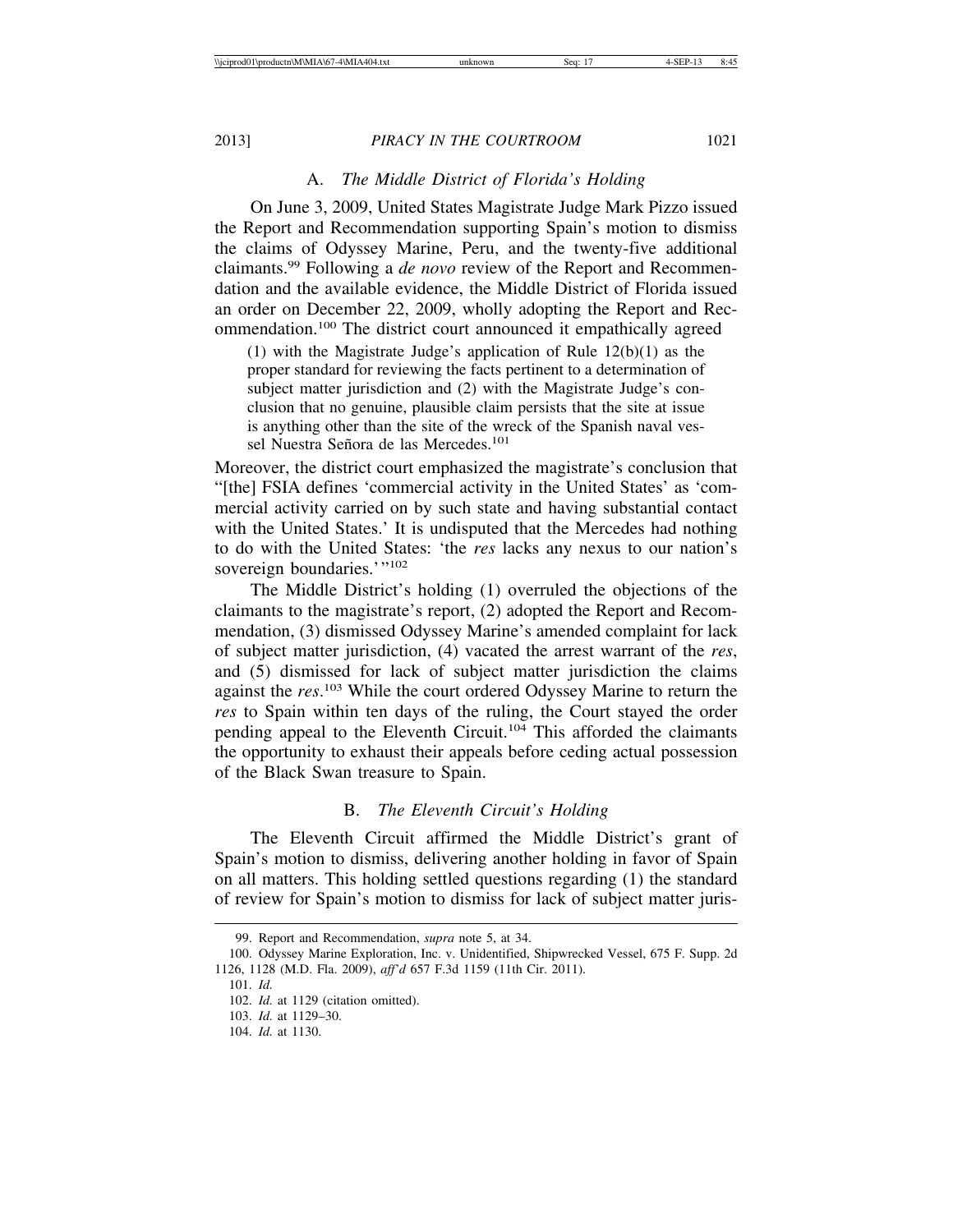diction, (2) the requirement for an evidentiary hearing based on Spain's motion to dismiss, (3) jurisdictional and factual questions surrounding the *res* (the *Mercedes*/Black Swan), (4) the severability of the cargo from the sunken vessel, and (5) the release of the *res* from the U.S. Marshal's custody directly to Spain.

# 1. THE DISTRICT COURT USED THE CORRECT STANDARD OF REVIEW FOR SPAIN'S MOTION TO DISMISS

The Middle District of Florida reviewed Spain's motion to dismiss due to lack of subject matter jurisdiction using the standard of review customarily applied to motions asserted on factual grounds.105 Citing *Carmichael v. Kellogg, Brown & Root Services, Inc*., the Middle District held that when reviewing the complaint, it did not have to assume the allegations in the complaint were true and weigh them in a light most favorable to the non-moving party.106 Spain's motion was predicated upon a factual attack to the court's subject matter jurisdiction, not a facial challenge to the allegations set forth in the complaint. Following *Carmichael*, courts review the allegations and evidence presented by all parties equally.<sup>107</sup>

Odyssey Marine had requested for the court to instead adopt a standard of review commensurate with Federal Rule of Civil Procedure 56.108 Odyssey Marine argued that because the jurisdictional basis for the claim was intertwined with the merits of the underlying claim, the court should have viewed the evidence in a light favorable to the nonmoving party.<sup>109</sup> However, the court rejected this argument because the subject matter jurisdiction for the claim is based on the FSIA, while the underlying claims are based on the laws of finds and salvage.<sup>110</sup> Jurisdiction is intertwined with the merits of the cause of action only "when a

*Id*. at 1169.

<sup>105.</sup> Odyssey Marine Exploration, Inc. v. Unidentified Shipwrecked Vessel, 657 F.3d 1159, 1169 (11th Cir. 2011).

<sup>106.</sup> Facial challenges to subject matter jurisdiction are based solely on the allegations in the complaint. When considering such challenges, the court must, as with a Rule 12(b)(6) motion, take the complaint's allegations as true. However, where a defendant raises a factual attack on subject matter jurisdiction, the district court may consider extrinsic evidence such as deposition testimony and affidavits.

Carmichael v. Kellogg, Brown & Root Servs., Inc., 572 F.3d 1271, 1279 (11th Cir. 2009) (citations omitted).

<sup>107.</sup> *Odyssey Marine*, 657 F.3d at 1170.

<sup>108.</sup> Under this [Rule 56] standard, Odyssey asserts, the court should have viewed the evidence in the light most favorable to Odyssey and drawn all justifiable inferences in its favor. Odyssey argues the Rule 56 standard is necessary because a motion to dismiss implicates the merits of the underlying claim in the case.

<sup>109.</sup> *Id*.

<sup>110.</sup> *Id*. at 1170.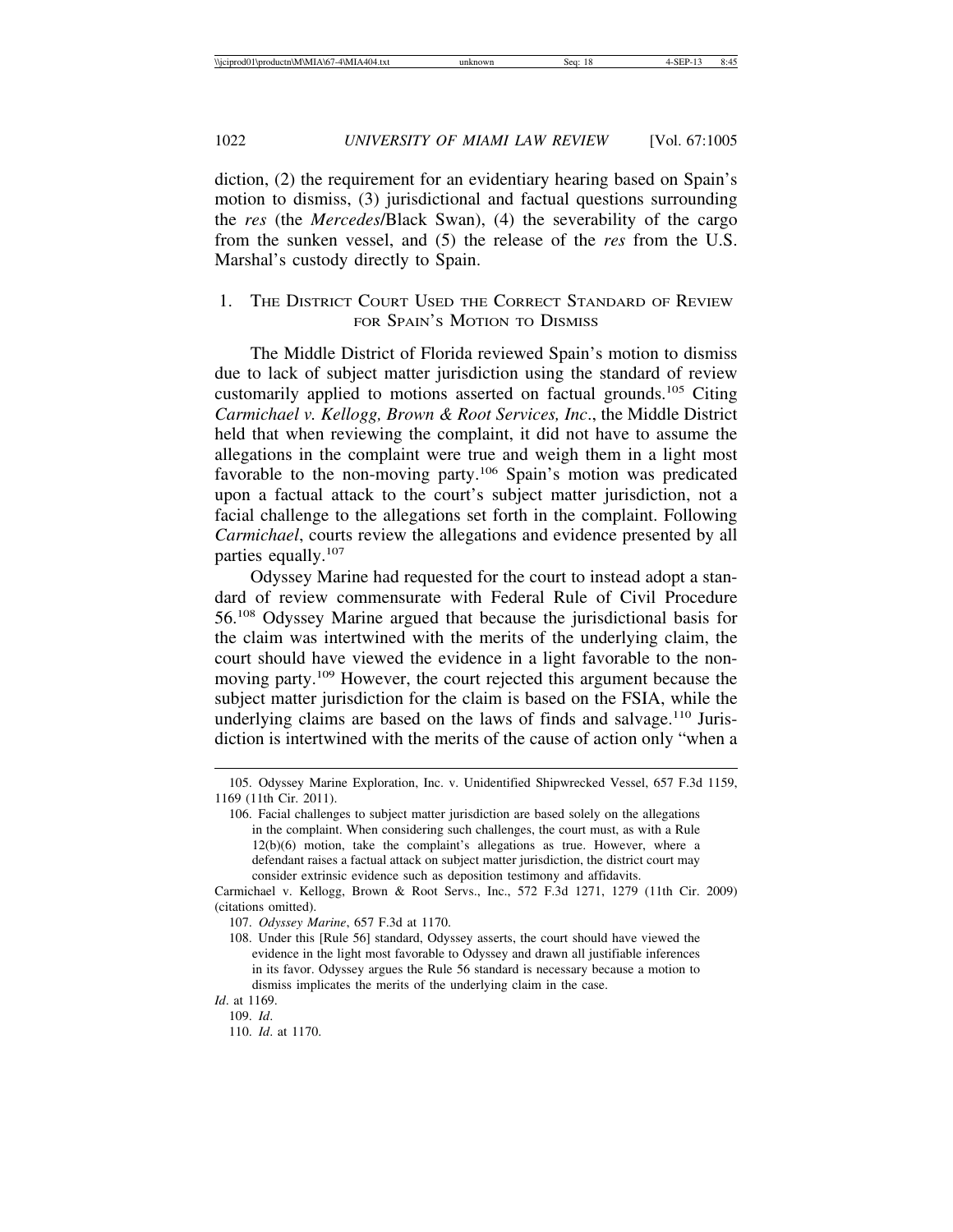statute provides the basis for both the subject matter jurisdiction of the federal court and the plaintiff's substantive claim for relief."111

# 2. THE ELEVENTH CIRCUIT DID NOT HAVE TO HOLD AN EVIDENTIARY HEARING WHEN CONSIDERING SPAIN'S MOTION TO DISMISS

The Eleventh Circuit determined that the Middle District of Florida acted well within its discretion by making conclusions of fact without conducting an evidentiary hearing.112 While Odyssey Marine argued that it should have been afforded a formal evidentiary hearing, statutory authority granting that right does not exist. Instead, the Middle District had "discretion to devise a method for making a determination with regard to the jurisdictional issue."113 The district court had more than enough evidence to draw its own conclusions regarding the identity of the *res* based on the preponderance of evidence found in Spain's Motion to Dismiss, Odyssey's Response, and Spain's Reply, which included affidavits of multiple historians, counter-affidavits, copies of original Spanish documents from the nineteenth century with translations, photographs from the shipwreck site, and photographs of the artifacts recovered.<sup>114</sup>

# 3. THE RES IS THE MERCEDES AND IS IMMUNE FROM ARREST UNDER THE FSIA

Despite Odyssey Marine's assertion that the court could not conclusively identify the shipwreck, the Middle District, supported by the "encyclopedic" evidence provided by the parties, determined that the shipwreck was the *Mercedes*. 115 The Eleventh Circuit affirmed this finding of fact and then had to determine whether the district court had the jurisdiction, in light of the FSIA, to place the *res* under arrest. Although the ship remained on the ocean floor, courts may exercise constructive possession over a shipwreck when part of the shipwreck is presented to it.116 Even though Odyssey Marine did just that by collecting pieces of the ship from the ocean floor and physically transporting them into the territorial jurisdiction of the court, it failed to also provide the legal means for the court to exercise subject matter jurisdiction over the

<sup>111.</sup> Morrison v. Amway Corp., 323 F.3d 920, 926 (11th Cir. 2003).

<sup>112.</sup> *Odyssey Marine*, 657 F.3d at 1170.

<sup>113.</sup> *Id.*

<sup>114.</sup> *Id*.

<sup>115.</sup> *Id*.

<sup>116.</sup> *See id.* at 1175 (holding that a court may have either actual or constructive possession over the *res*, even if the *res* is not located in the United States).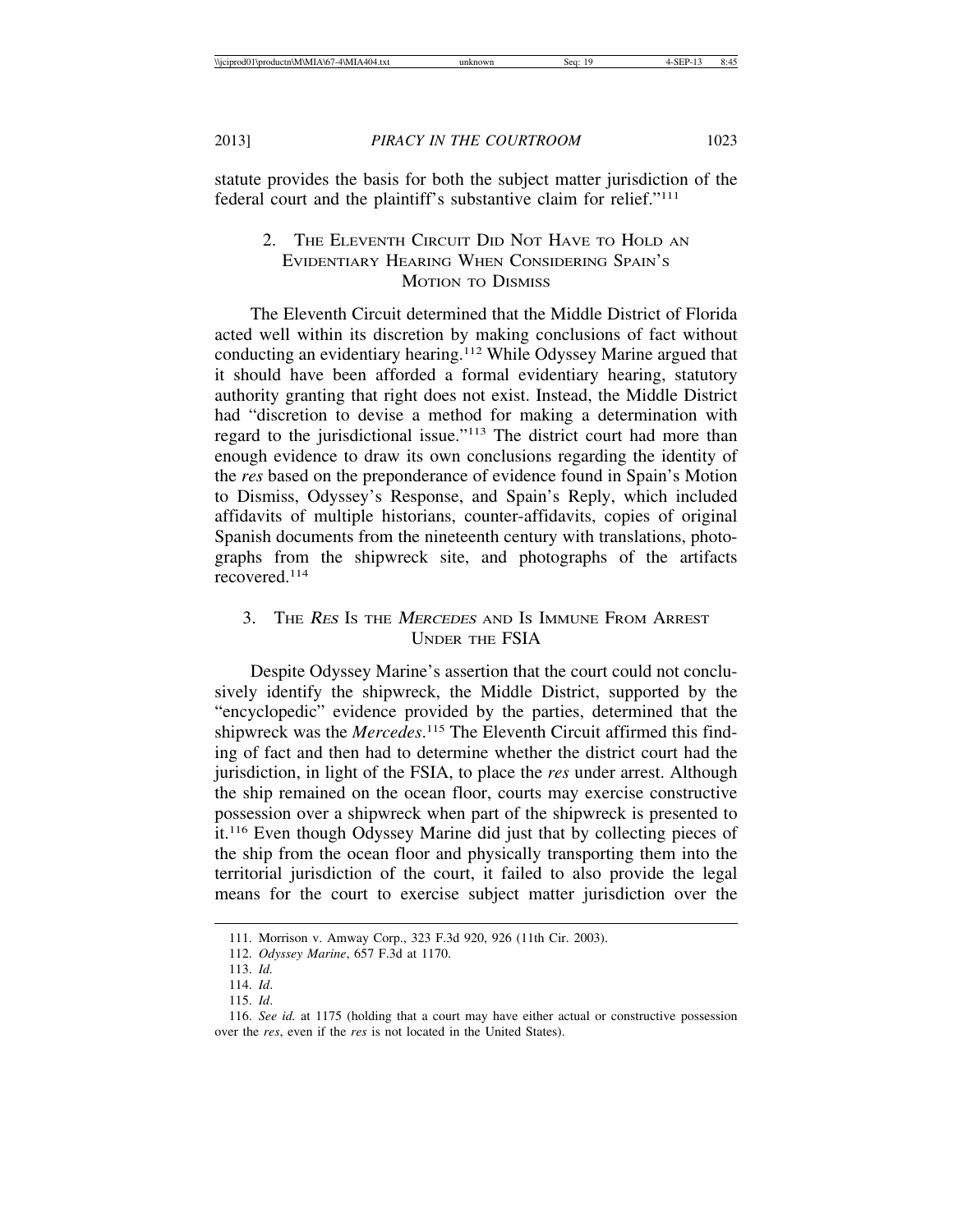find.117 A court could only authorize an arrest of the *res*, as the property of a foreign state, if the FSIA grants it the authority to do so. $118$ 

Under the FSIA, a claimant must overcome the presumption that the defendant-nation is immune from suit to successfully make a claim.119 Odyssey Marine failed to prove that the *Mercedes* fell into an exception to the FSIA and thus overcome this presumption.<sup>120</sup> The Eleventh Circuit had previously adopted the position that a foreign state waives its sovereign immunity for an activity when it "is commercially engaged when it acts like an ordinary private person, not like a sovereign, in the market."121 While Odyssey Marine contended that the transport of civilians and their cargo for a fee represented a commercial activity, the Eleventh Circuit agreed with historians who claimed that this was a function of a sovereign nation at the time.<sup>122</sup> The Eleventh Circuit concluded that the *Mercedes* was immune from arrest because Spain acted "like a sovereign, not a private person in the marketplace."<sup>123</sup>

### 4. THE *MERCEDES* AND ITS CARGO ARE NOT SEVERABLE

Odyssey Marine, Peru, and the twenty-five additional claimants had argued in the alternative that even if the *Mercedes* was immune from arrest, the cargo could be treated separately from the remains of the *Mercedes*, thus subjecting the valuable cargo, but not the *Mercedes*, to suit. The Eleventh Circuit soundly rejected this theory with a holding grounded in federal statutes and the 1902 Treaty of Friendship and General Relationships between the United States of America and Spain. As described previously, the treaty obligated both nations to treat each other's vessels with reciprocal respect. The Eleventh Circuit pointed to the non-severability of a sunken ship and its cargo under the ASA and the SMCA to reinforce its holding.124 The Eleventh Circuit made the assertion that these statutes govern shipwrecks without diving into whether these statutes applied specifically to the *Mercedes*. 125

<sup>117.</sup> *Id*.

<sup>118.</sup> *See* Beg v. Islamic Republic of Pakistan, 353 F.3d 1323, 1324 (11th Cir. 2003) ("Federal courts have jurisdiction to hear claims against foreign governments only if authorized by the Foreign Sovereign Immunities Act.").

<sup>119.</sup> S & Davis Int'l, Inc. v. The Republic of Yemen, 218 F.3d 1292, 1300 (11th Cir. 2000).

<sup>120.</sup> *See Odyssey Marine*, 657 F.3d at 1175–78 (noting that Odyssey Marine failed to claim a commercial exception under either section 1609 or 1610 of the FSIA).

<sup>121.</sup> Honduras Aircraft Registry, Ltd. v. Gov't of Honduras, 129 F.3d 543, 548 (11th Cir. 1997).

<sup>122.</sup> *Odyssey Marine*, 657 F.3d at 1177.

<sup>123.</sup> *Id*. at 1178.

<sup>124.</sup> *Id.* at 1180.

<sup>125.</sup> *Id.*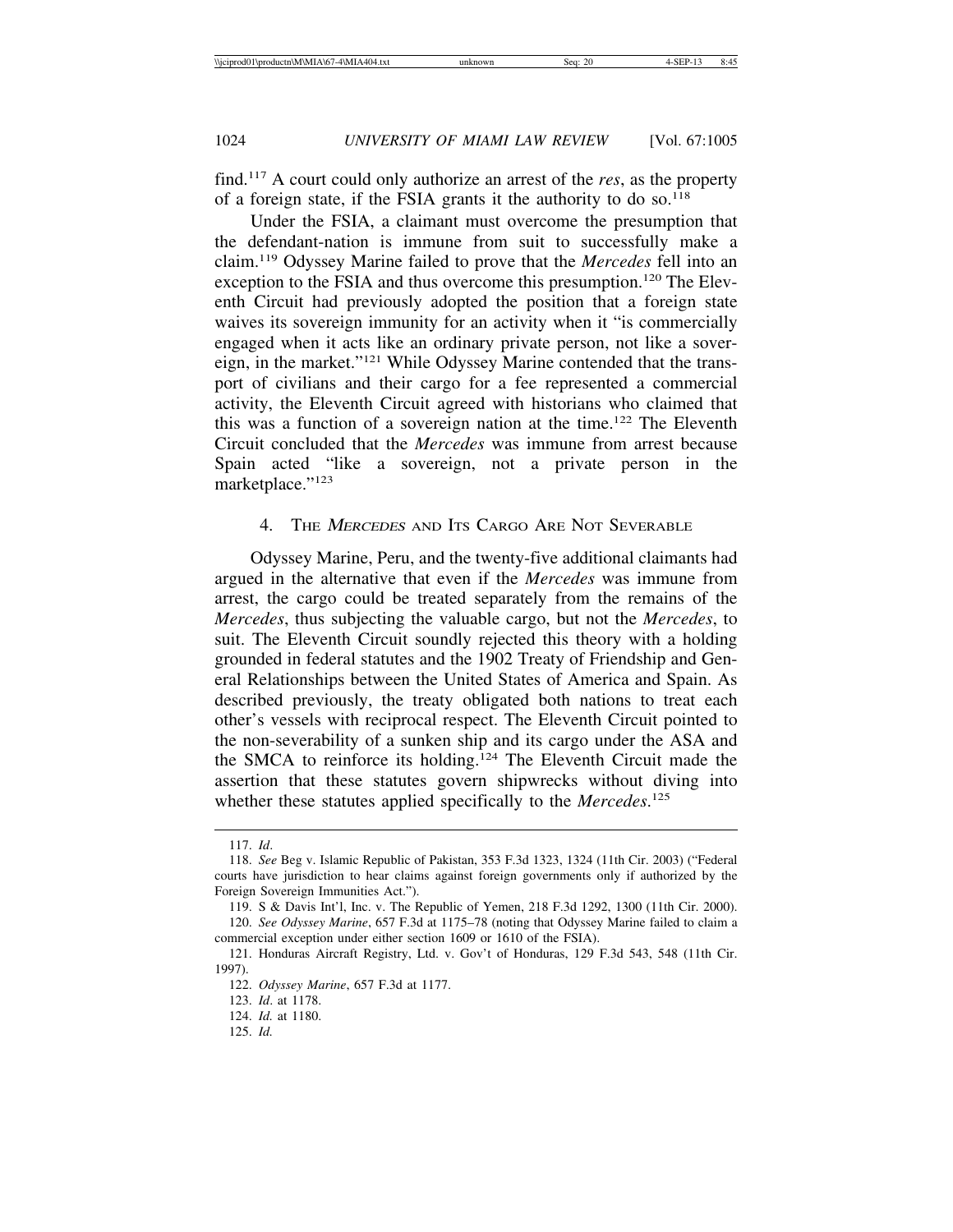By holding that the cargo is not severable from the wreck of the *Mercedes*, the Eleventh Circuit also protected the interests of Spain without undermining the tenets of a lawful treaty.<sup>126</sup> Had the Eleventh Circuit overruled the district court's finding of immunity for both the *Mercedes* and its cargo and allowed the arrest of the cargo, the court would have inflicted "an undeniable potential for injury to Spain's interest."127 The Eleventh Circuit was obligated to promote the "comity interest" that underlies the doctrine of sovereign immunity by ensuring the *Mercedes* and her cargo were treated as a single legal entity.128

# 5. THE ELEVENTH CIRCUIT ORDERS THE RETURN OF THE RES TO SPAIN

When the district court vacated the arrest warrant for the *res*/*Mercedes* and ordered its return to Spain, the court merely returned the artifacts in its possession.<sup>129</sup> When the court initially granted the arrest warrant, Odyssey Marine served as a substitute custodian of the property in lieu of the U.S. Marshal, not as the rightful possessor of the *res*. 130 Under the theory posited by Odyssey Marine, the court would detain the *res* indefinitely because jurisdictional limitations prevent it from executing any order related to the *res*, including the simple act of releasing it from its custody.131 Contrary to Odyssey Marine's contention, the court did not transfer possession of the *Mercedes*; it instead relinquished "its control of the res and released it to the party that has a sovereign interest in it."132

### V. DISCUSSION

*Odyssey Marine Exploration, Inc. v. The Unidentified Shipwrecked Vessel* is a watershed moment for the deep-sea salvage industry. *Odyssey Marine* resolves two key issues regarding a salvage firm's interest in its finds. First, the Eleventh Circuit's holding determines the relevance of sovereign immunity to historical shipwrecks. Secondly, it weighs the

132. *Id.*

<sup>126.</sup> *See* Burns, *supra* note 70, at 812 (claiming that the Eleventh Circuit "was also concerned that denying dismissal would fail to give full effect to international treaties, thus potentially undermining the nation's promotion of international comity").

<sup>127.</sup> *Odyssey Marine*, 657 F.3d at 1182.

<sup>128.</sup> *See* Republic of Philippines v. Pimentel, 553 U.S. 851, 866 (2008) ("Giving full effect to sovereign immunity promotes the comity interests that have contributed to the development of the immunity doctrine.").

<sup>129.</sup> *Odyssey Marine*, 657 F.3d at 1183.

<sup>130.</sup> *Id.* at 1182–83.

<sup>131.</sup> *See id.* at 1183 ("It necessarily follows that the court, after determining the *res* was immune from arrest, must have the ability to release the *res* from its custody. A contrary conclusion would lead inexorably to court custody in perpetuity.").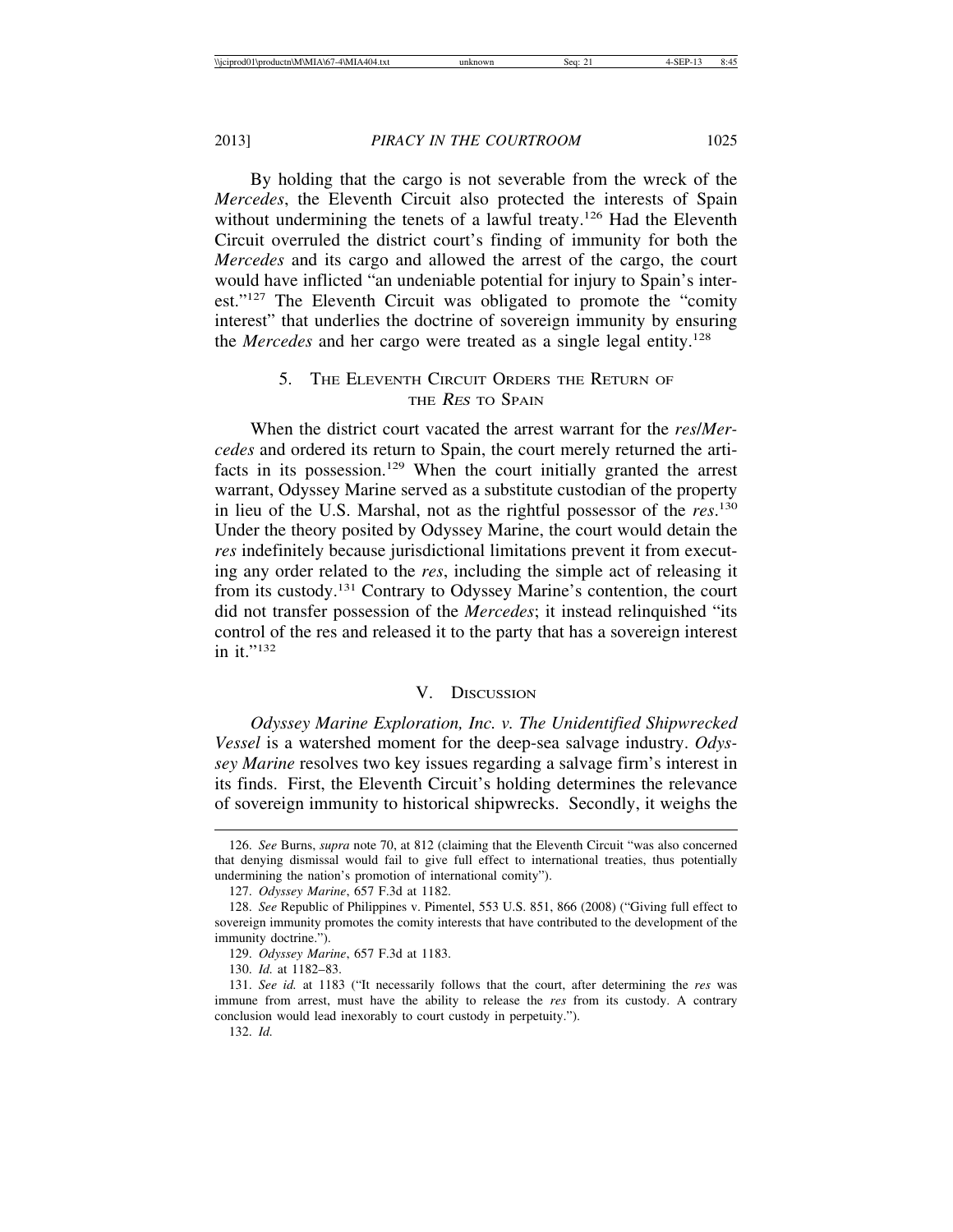benefits of retrieving artifacts and treasures from lost ships against the destruction of shipwrecks and the final resting ground of those lost at sea. Although tantalizing riches are available on the ocean floor to those salvage firms that can find them, legal and moral restrictions limit the seizure of those goods. Technological limitations once severely hindered the industry, but modern advances in the industry's techniques and tools now grant access to vessels once lost to the depths of the ocean. Today, the industry is not constrained solely by physical impediments; rather, it is hampered by the sensitivities and sensibilities of those protecting the resting places of ships and sailors.

By finding for Spain on all issues in *Odyssey Marine*, the Eleventh Circuit serves as a harbinger of change for the marine salvage industry by curtailing the breadth of deep-sea exploration endeavors. First, this section demonstrates that Odyssey Marine, despite its for-profit business model, shares the same respect for sunken vessels and desire to preserve antiquities as academic deep-sea exploration ventures. Secondly, this analysis examines the impact of the court's holding on Odyssey Marine's modern approach to the salvage of sunken vessels.<sup>133</sup> This discussion will also illuminate the inconsistencies hidden within the Eleventh Circuit's holding, which protects diplomatic relations at the expense of the deep-sea salvage industry. Lastly, the discussion proposes an alternative to the Eleventh Circuit's holding that balances the interests of a burgeoning industry with the desire to conserve and preserve sunken vessels.

# A. *Differing Business Models, but Similar Reverence for Sunken Vessels*

As the reach of salvage companies extends to greater depths, preserving historical wrecks and respecting the dignity of the souls lost aboard the sunken vessels have become key issues for those exploring the depths of the ocean. These sacrosanct tendencies must be balanced against the business of deep-sea exploration. As a publicly traded firm, Odyssey Marine relies on treasures salvaged from the sunken vessels it finds to turn a profit, please its stockholders, and remain a viable corporation. However, one of the company's founding beliefs is that "[g]ood business and sound archaeological practice can co-exist and thrive together."134 To put his belief into practice, Odyssey Marine balances

<sup>133.</sup> Odyssey Marine describes its business model as "commercial marine archaeology," which it defines "as the pursuit of deep-ocean archaeological research and exploration as a 'for profit' venture." *Archaeology,* SHIPWRECK.NET (Odyssey Marine Exploration's Corporate Website), http://www.shipwreck.net/archaeology.php (last visited Jan. 21, 2013).

<sup>134.</sup> *Our Approach,* SHIPWRECK.NET (Odyssey Marine Exploration's Corporate Website), http://www.shipwreck.net/ourapproach.php (last visited Apr. 10, 2013).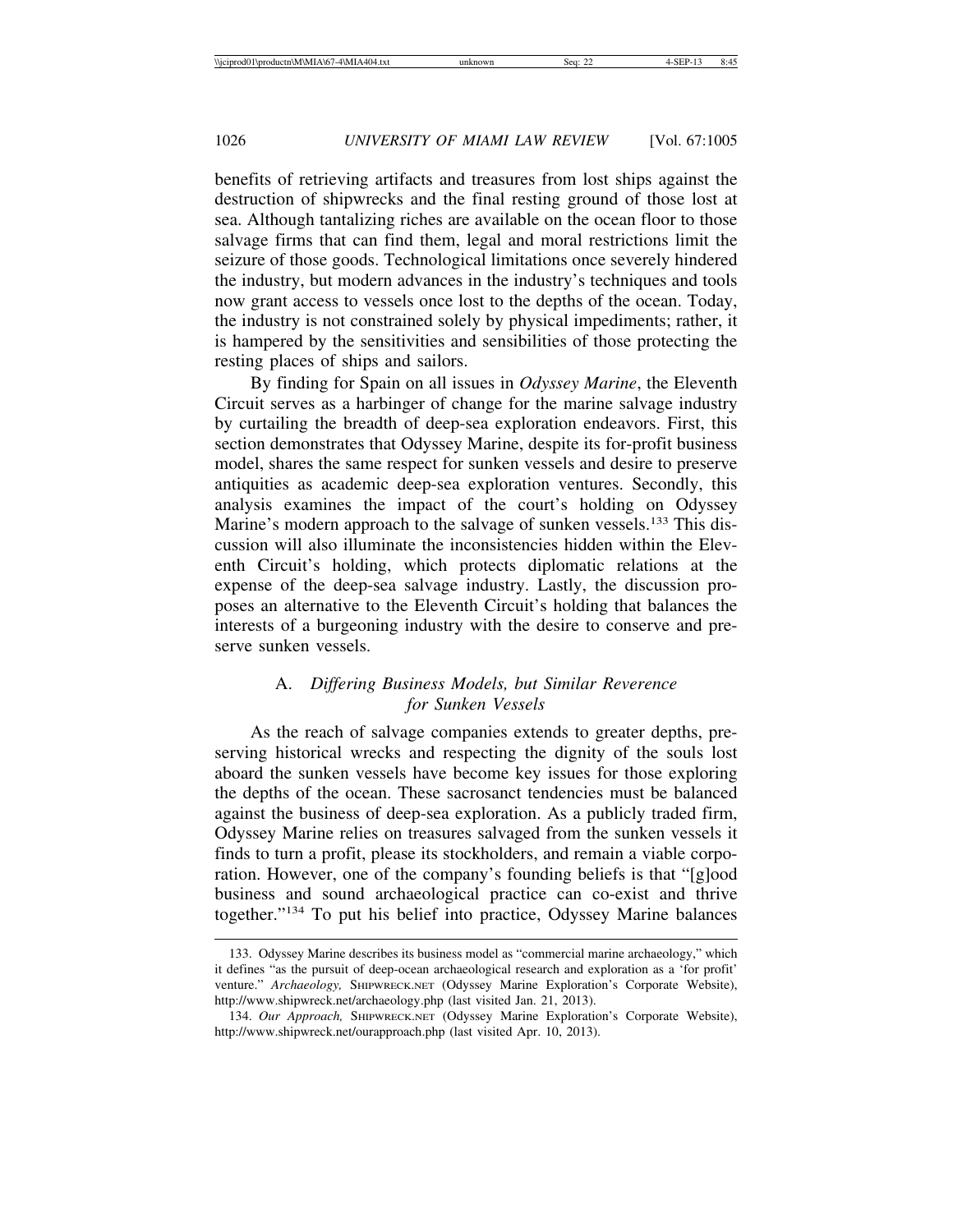profitability with the preservation of historical shipwrecks and relics.

The riches available to Odyssey Marine and its competitors were scarce until recently; less than forty years ago, salvage firms could only search and salvage vessels in several hundred feet of water.<sup>135</sup> Today, Odyssey Marine wields impressive and expensive technology, including submersible robots (known as ROVs—remotely operated vehicles), side-scan sonar, and magnetometers, that it implements to scour the ocean bed twenty-four hours a day, seven days a week.136 Odyssey Marine's viable recovery depth is now limited only by the capability of the firm's ROVs, which are currently rated to  $8,500$  feet.<sup>137</sup> These innovations have effectively unlocked a broad swath of the ocean bed for exploration, and, correspondingly, they unlocked opportunities for salvage firms to discover and reclaim lost shipwrecks.

Despite this falsely presumed propensity to chase treasure and profits, Odyssey Marine is neither a raider of sacred tombs nor a plunderer of sunken treasure. When surveying a find, Odyssey Marine maps every minute detail of an entire salvage site, including items as small as buttons.138 Following its 2008 discovery of the *HMS Victory*, a British warship, Odyssey Marine planned to retrieve a cannon from the wreck, but in preparation for this extraction, the company discovered skeletal remains next to the cannon.<sup>139</sup> Despite searching "hundreds of wrecks" in the English Channel, the *Victory* was its first encounter with human remains in this condition.140 Although Odyssey Marine wanted to recover the remains for anthropological purposes, the company allowed the remains to lay undisturbed, at behest of the Royal Navy and Britain's Ministry of Defense.<sup>141</sup> Though this exercise in restraint represents the firm's single encounter with human remains, it demonstrates that Odyssey Marine is not ruthlessly scouring the seabed for any and all treasure.

Odyssey Marine's treatment of the *Victory* follows the noble example set during discovery of one of the most, if not the most, famous shipwrecks of all time—the *Titanic*. Robert Ballard, leading a team of

<sup>135.</sup> William Mullen, *Titanic Exhibition: History or Graverobbing*?, CHI. TRIB., Dec. 12, 1999, http://articles.chicagotribune.com/1999-12-12/news/9912120236\_1\_titanic-artifactssalvagers-titanic-exhibition.

<sup>136.</sup> *Search*, SHIPWRECK.NET, http://www.shipwreck.net/omesearch.php (last visited Jan. 21, 2013).

<sup>137.</sup> *Recovery*, SHIPWRECK.NET, http://www.shipwreck.net/recovery.php (last visited Jan. 21, 2013).

<sup>138.</sup> *Recovery*, SHIPWRECK.NET, http://www.shipwreck.net/recovery.php (last visited Jan. 21, 2013).

<sup>139.</sup> Neil Cunningham Dobson & Hawk Tolson, *A Note on Human Remains from the Shipwreck of HMS* Victory*, 1744*, Odyssey Marine Exploration Papers, http://www.shipwreck.net/ pdf/OMEPaper11-HumanRemainsfoundonVictory.pdf (2010).

<sup>140.</sup> *Id.*

<sup>141.</sup> *Id*.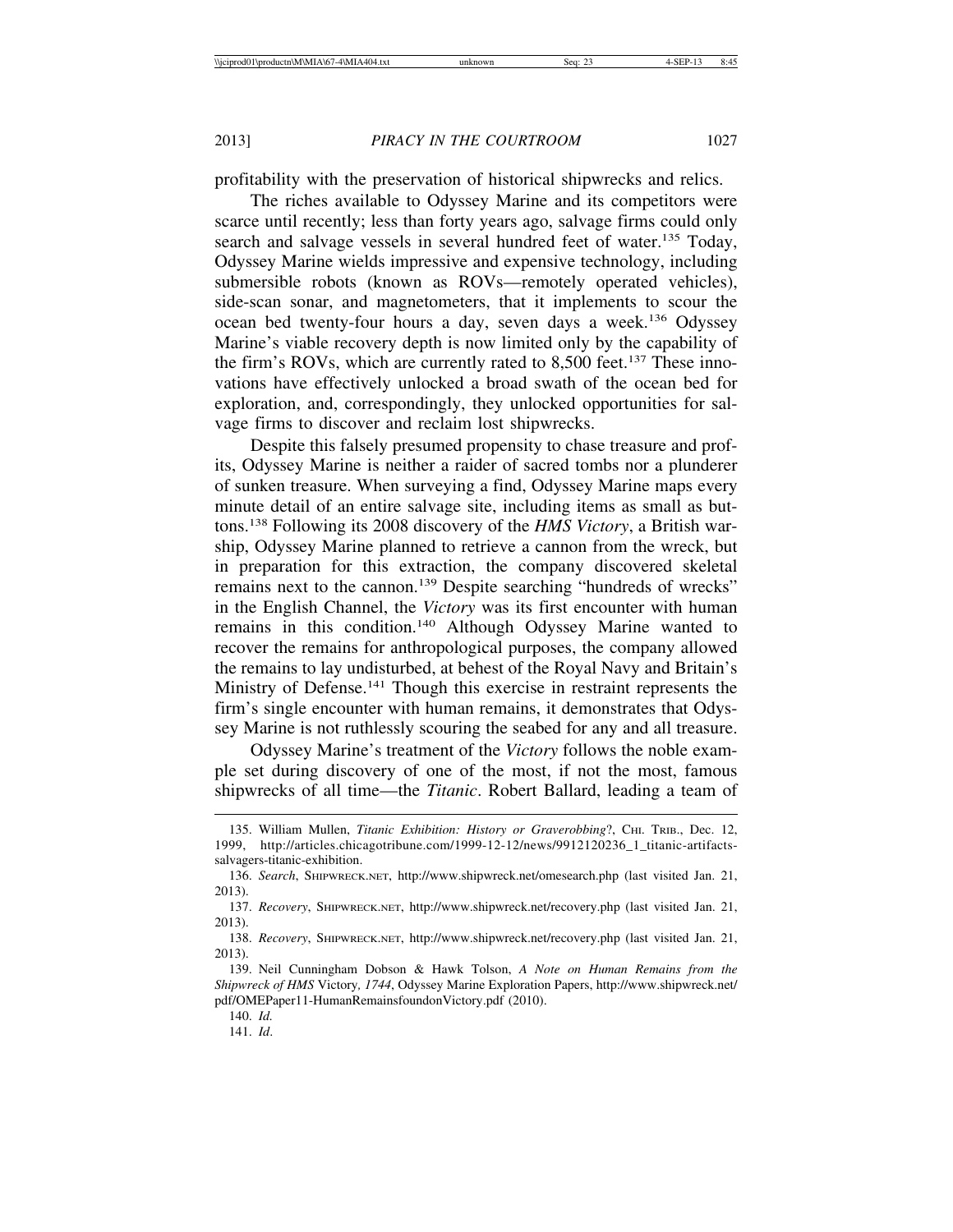deep sea explorers, discovered the *Titanic* in 1985.142 Upon making this historic find, his first impulse was to loot the site for the valuable treasures that lay within. However, he suppressed his inclination to substantially profit from his fortuitous discovery and chose not to disturb the site.143 Deep sea exploration and salvage firms, despite opinions to the contrary, do exhibit an ability to weigh the profits of the firm against intangible benefits, such as the benefit of preserving history.

The Eleventh Circuit's holding restricts Odyssey Marine's ability to synthesize the seemingly contradictory concepts of "good business" and "sound archaeological practice" by drastically reducing the sheer number of shipwrecks available for salvage. Rather than allowing exploration and salvage firms the leeway to explore wrecks and independently determine the identity and importance of a wreck, the Eleventh Circuit's holding effectively presumes that the salvage firm has malevolent intentions and creates an impenetrable protective scheme for the shipwreck. The court accomplished this by disallowing the severance of cargo from its ship and applying sovereign immunity to activities tenuously connected to a sovereign's duties.144 This holding disincentivizes for-profit firms from searching the ocean bed for these shipwrecks as the template for a sovereign to seize a rediscovered wreck has been laid forth by the Eleventh Circuit.

### B. *Odyssey Marine: A Microcosm of the Deep-Sea Salvage Industry*

On May 18, 2007, Odyssey Marine Exploration, Inc., a publicly traded company, $145$  issued a press release announcing that the Black Swan wreck yielded over 500,000 silver and gold coins.<sup>146</sup> The date of the press release, not so coincidentally, is the date of Odyssey Marine's historic high stock price, a market close of \$8.32 per share.<sup>147</sup> Since the announcement of the Black Swan find, Odyssey Marine has suffered through the weakened global economy, as have all corporations and industries, but the lawsuits surrounding the Black Swan directly and distinctly impacted its share price. Odyssey Marine's stock lost half of its market value over two days following the magistrate judge issuing his

<sup>142.</sup> Mullen, *supra* note 135.

<sup>143.</sup> *Id*.

<sup>144.</sup> Odyssey Marine Exploration, Inc. v. Unidentified Shipwrecked Vessel, 657 F.3d 1159, 1183 (11th Cir. 2011).

<sup>145.</sup> Odyssey Marine is traded under the ticker symbol OMEX on NASDAQ. *See Odyssey Marine Exploration, Inc. NASDAQ:OMEX quotes & news—Google Finance*, GOOGLE FINANCE, http://www.google.com/finance (enter OMEX into the stock ticker search box) (last visited Apr. 11, 2013) [hereinafter OMEX Stock Profile].

<sup>146.</sup> *Press Release Archive*, SHIPWRECK.NET, http://www.shipwreck.net/pr134.php (last visited Jan. 21, 2013).

<sup>147.</sup> OMEX Stock Profile, *supra* note 145.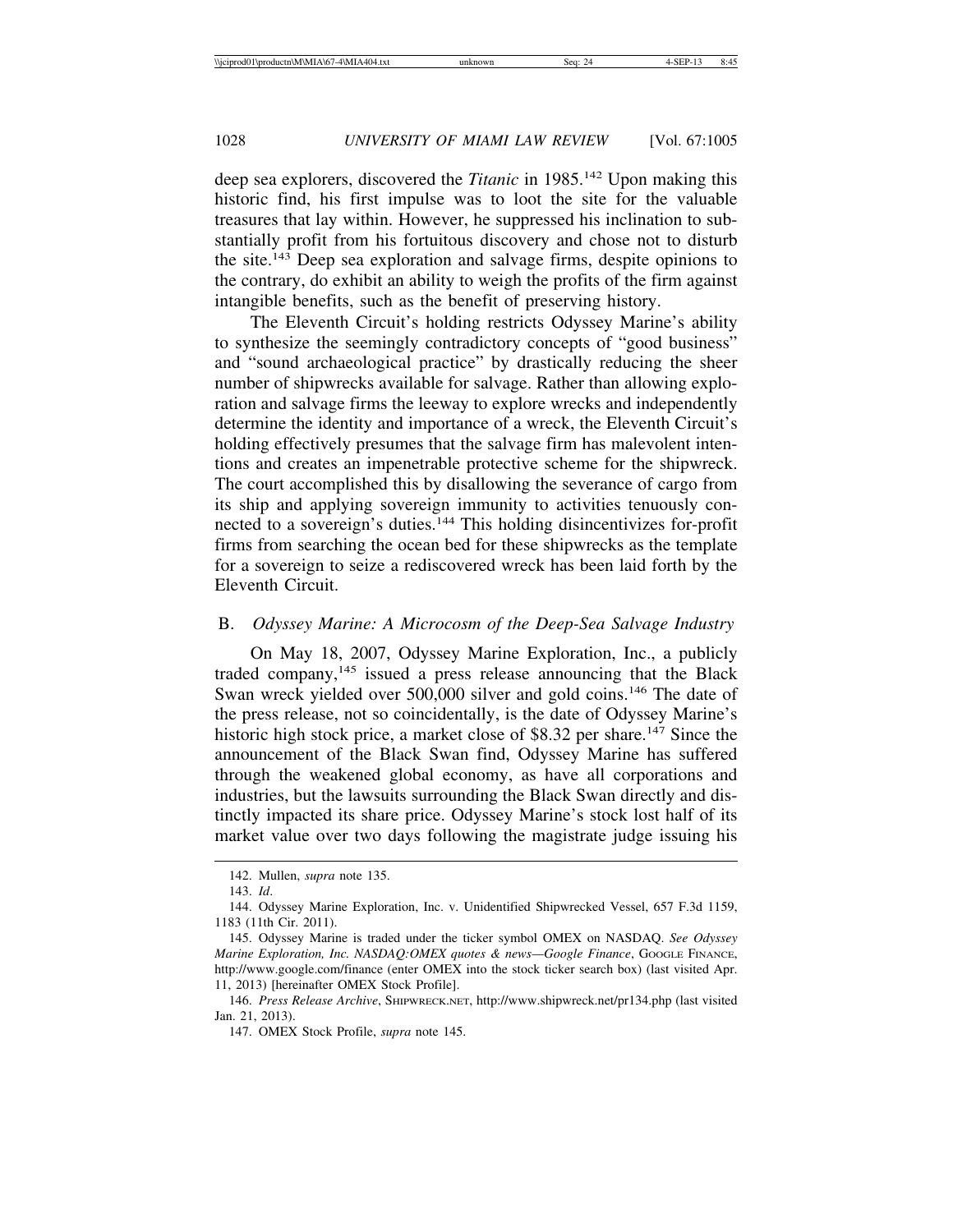Report and Recommendation on June 3, 2009.<sup>148</sup> Unsurprisingly, given the procedural history of this case, Odyssey Marine's share price has yet to recover; it had a fifty-two week share price range of \$2.41 to \$4.36 per share for April 11, 2012, to April 11, 2013.149 While the decline and stagnation of Odyssey Marine's stock price cannot solely be tied to one lawsuit—the firm has operated at a loss for years—the courts' decisions impacted Odyssey Marine's future business model as a deep-sea salvage company.<sup>150</sup>

1. THE EXPANSION OF SALVAGE FOR HIRE AND CONTRACT BIDDING

Odyssey Marine quickly took to heart the lessons impressed upon it by its extensive and lengthy court battles over the *Mercedes*. Rather than face the trouble of seeking permission to salvage a wreck after its discovery, Odyssey Marine entered into contracts with the British government prior to finding and salvaging three wrecks.151 It entered into its first contract with the British government in 2010 to find the *SS Gairsoppa*, which it successfully located and salvaged.152 Under the terms of the contract, the United Kingdom retained title to the wreck, but Odyssey Marine was entitled to eighty percent of the proceeds from the wreck, even after recovering its costs.<sup>153</sup> This business model allows Odyssey Marine to limit its exposure to the usurpation of its finds under the guise of sovereign immunity, thus saving the company the hassle of undergoing litigious battles in the future.

The contractual business of Odyssey Marine contrasts greatly with the exploratory efforts required by the Amsterdam Project. Without contractually guaranteed salvage awards and rights, a firm that innocently finds and salvages the treasures from a wreck may be left without even recovering its costs, as Odyssey Marine experienced with the *Mercedes*. 154 The business decision to embrace contract bidding reflects how

151. *Id.*

154. After spending \$2.6 million dollars on the recovery of the *Mercedes*, the only compensation Odyssey Marine ever received for its work was a reimbursement from Spain for \$20 for each bucket that held the 594,000 coins, valued at nearly \$500 million, that it was forced

<sup>148.</sup> Berfield, *supra* note 29. *See also* OMEX Stock Profile, *supra* note 145 (After closing at \$3.87 on June 3, 2009, Odyssey Marine's stock price opened at \$1.44 on June 4, 2009).

<sup>149.</sup> *Id*.

<sup>150.</sup> Odyssey Marine has operated in the red for years. In 2012, the COO and President of Odyssey Marine, Mark Gordon, stated, "This is the year we become a real company. I know it sounds crazy. We've lost money for all these years and now we're talking about billions." Berfield, *supra* note 29.

<sup>152.</sup> *UK Government Awards Exclusive Salvage Contract to Odyssey Marine Exploration for Recovery of SS Gairsoppa Silver Cargo*, SHIPWRECK.NET, http://www.shipwreck.net/pr195.php (last visited Jan. 21, 2013).

<sup>153.</sup> *Press Release: Odyssey Provides Operational Update*, SHIPWRECK.NET, http://www.ship wreck.net/pr252.php (last visited Jan. 21, 2013).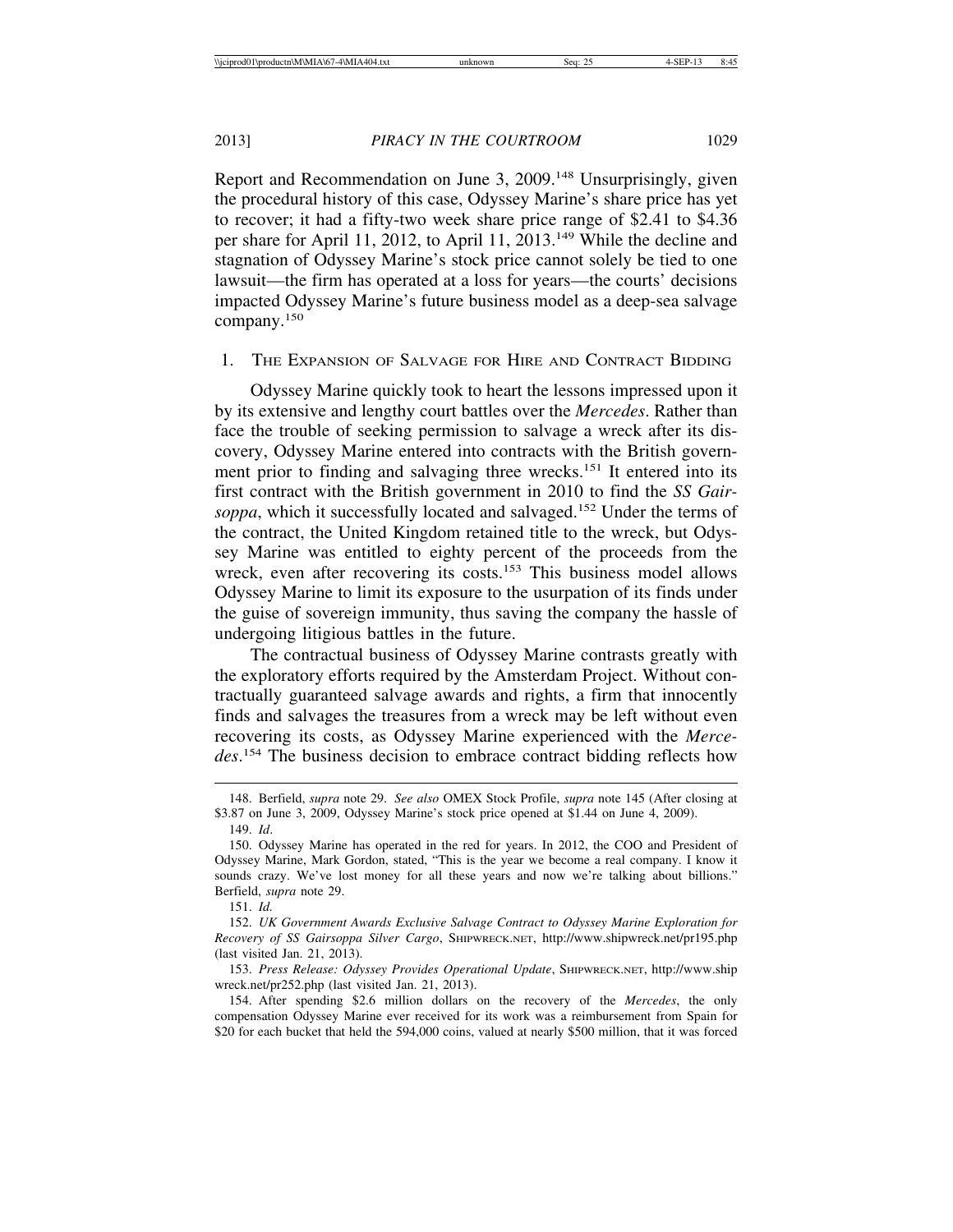diminished profits have been accepted in exchange for safe havens from lawsuits.

While this contract bidding process seems like safe alternative to the method used in the Amsterdam Project, contract bidding requires knowledge of the wreck that may be difficult, if not impossible, to obtain prior to finding a wreck.155 Unfortunately, contract bidding is not a workable premise for each wreck. The Amsterdam Project began as an exploratory effort seeking thirty different shipwrecks.<sup>156</sup> Upon discovering the Black Swan site, Odyssey Marine had to dispel reports that the ship may have been two British ships, either the *HMS Sussex* or the Merchant Royal.<sup>157</sup> The Black Swan site consisted of artifacts, valuables, and debris scattered over an area the size of several football fields, which further complicate the identification process.<sup>158</sup> Lastly, because the ship had exploded prior to sinking, the presence of a wreck, not its identity, was confirmed only after three sets of eyes reviewed the feedback from the exploratory equipment.<sup>159</sup>

The difficulties surrounding the identification of the *Mercedes* evince how contract bidding—a viable business model that Odyssey Marine has embraced—was untenable for the Amsterdam Project. Instead, salvage firms seeking shipwrecks comparable to the *Mercedes* must identify the ship to determine if it still enjoys the protections of sovereign immunity before claiming proper title to it. To forsake entering into a contract prior to commencing a project manifests the financial and legal risks that a company is willing to assume for a project. For the Amsterdam Project, the risk did not outweigh the reward. Odyssey Marine gained notoriety due to the high-profile nature of its case against Spain, but heightened exposure cannot recoup \$500 million.

#### 2. A DUPLICITOUS ALTERNATIVE

Watching two Spanish C-130 cargo planes laden with the 595,000 silver and golden coins salvaged by Odyssey Marine depart Florida for Spain prompted Melinda MacConnel, Vice President and General Coun-

to hand over to Spain. The 551 buckets required to transport the coins entitled Odyssey Marine to \$11,020. Berfield, *supra* note 29.

<sup>155.</sup> Presumably, proper identification of a wreck would be required prior to bidding. Also, contract bidding likely requires foresight into the potential cost and reward for a given project, which would potentially require intimate knowledge of the shipwreck, its cargo, its condition on the ocean floor, and any number of other variables analyzed when bidding on a project.

<sup>156.</sup> Odyssey Marine Exploration, Inc. v. Unidentified, Shipwrecked Vessel, 675 F. Supp. 2d 1126, 1130 (M.D. Fla. 2009), *aff'd* 657 F.3d 1159 (11th Cir. 2011).

<sup>157.</sup> *Press Release Archive*, SHIPWRECK.NET, http://www.shipwreck.net/pr135.php (last visited Jan. 21, 2013).

<sup>158.</sup> *Odyssey Marine Exploration*, 675 F. Supp. 2d at 1136.

<sup>159.</sup> Berfield, *supra* note 29.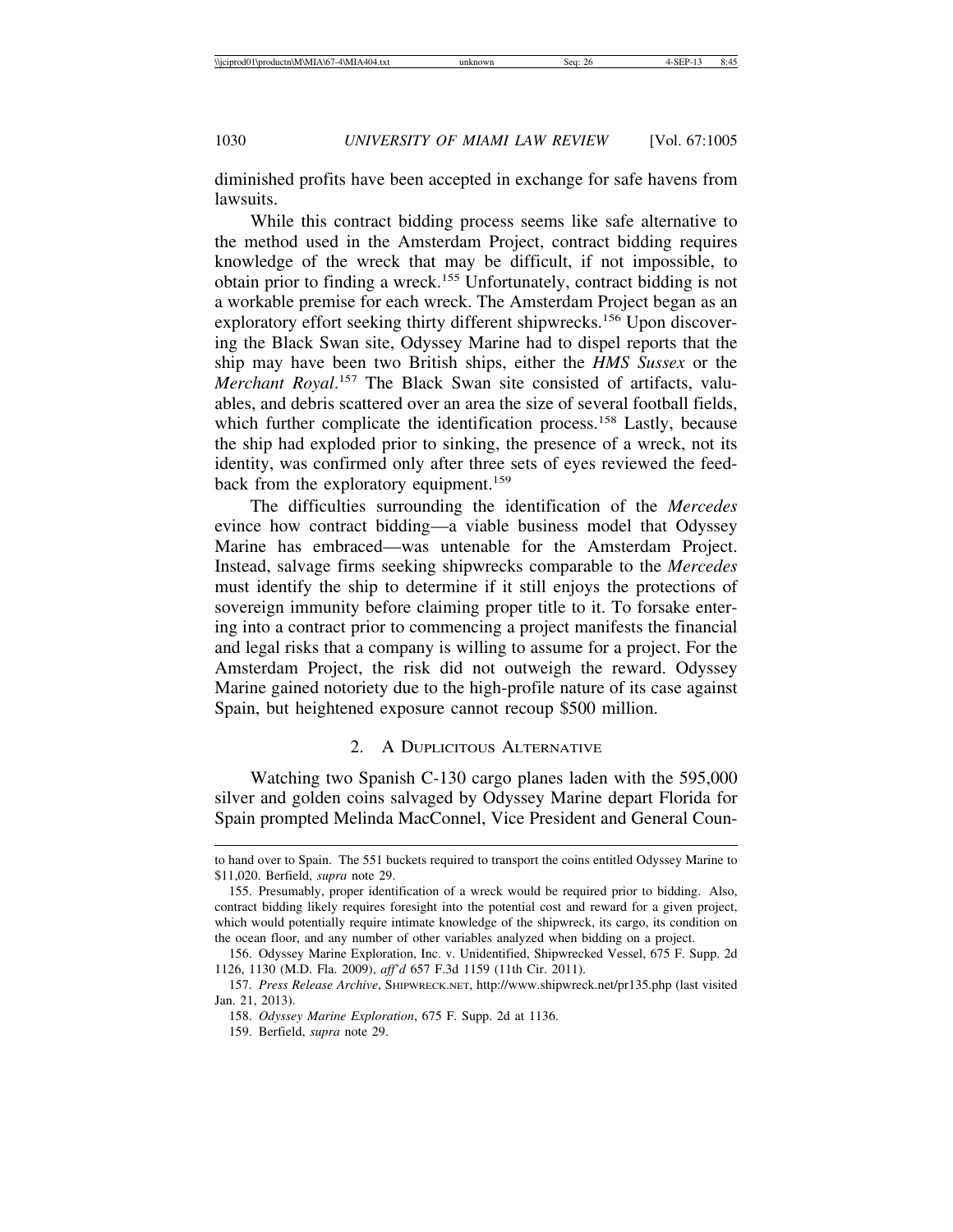sel of Odyssey Marine, to predict the rise of a new alternative to bidding on salvage contracts prior to locating a sunken vessel: "[I]n the future no one will be incentivized to report underwater finds. . . . [A]nything found with a potential Spanish interest will be hidden or even worse, melted down or sold on eBay."160 Though this sentiment likely was borne out of frustration and anger, a kernel of truth lay behind her bitter words. When contrasting the law of finds and law of salvage in *Hener v. United States*, the court specifically addressed how the law of finds encourages devious, secretive behavior while the law of salvages encourages transparency and cooperation between the salvor and the title holder of the ship.161 As Odyssey Marine witnessed half a billion dollars in treasure it salvaged fly across the ocean without receiving even a salvage award, the company's legal counsel verified the incentive to forego decent and customary activities for clandestine and devious ones.

### 3. DIVERSIFYING THE CORPORATE STRUCTURE

To expand its business opportunities and seize other growth opportunities, Odyssey Marine altered both its corporate structure and business model after the Eleventh Circuit issued its holding. Odyssey Marine diversified its holdings by investing in Neptune Minerals, Inc., a company that specializes in exploring for underwater mineral deposits employing similar technologies and techniques utilized to discover sunken vessels.<sup>162</sup> Instead of searching for shipwrecks valued at \$50 million, Neptune Minerals seeks mineral deposits valued at \$50 billion.<sup>163</sup> As an added incentive to this new corporate direction, Odyssey Marine avoids some of the legal complications encountered in the Amsterdam Project by making claims to minerals rather than sunken vessels by incorporating deep-sea exploration ventures within its corporate umbrella.

Odyssey Marine's response to adversity—save for Ms. MacConnel's advocacy for circumventing customary maritime law—represents only the fluctuations of a single market actor, not the industry as a whole. Odyssey Marine, as a publicly traded firm, transparently dis-

<sup>160.</sup> Raphael Minder, *Spain Gains Access to Trove of Shipwreck Coins*, N.Y. TIMES (Feb. 21, 2012), http://www.nytimes.com/2012/02/22/world/europe/spain-gains-access-to-trove-ofshipwreck-coins.html.

<sup>161.</sup> Hener v. United States, 525 F. Supp. 350, 356 (S.D.N.Y. 1981) ("Admiralty favors the law of salvage over the law of finds because salvage law's aims, assumptions, and rules are more consonant with the needs of marine activity and because salvage law encourages less competitive and secretive forms of conduct than finds law.").

<sup>162.</sup> Berfield, *supra* note 29.

<sup>163.</sup> *Id.*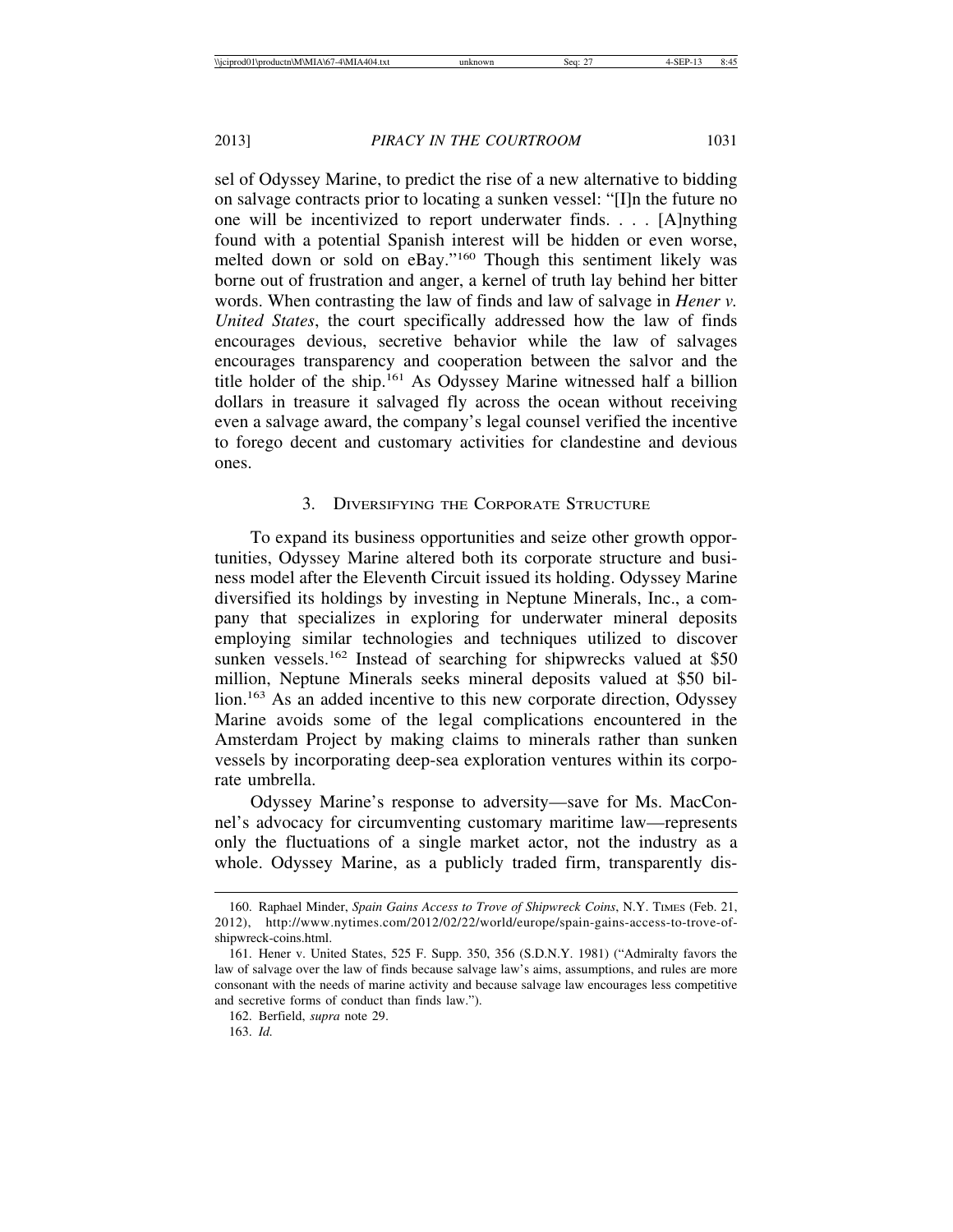closes its investments, its projects, and its current condition. It cannot hide its activities and strategies, which make it a readily surmisable bellwether for the industry. While a single market participant is not a proxy for the health of an entire industry, it can indicate a shift in the ideal business model for deep-sea salvage firms.

# C. *The Crossroads: Can Governments Promote Deep-Sea Salvage While Also Encouraging the Preservation of Deep-Sea Wrecks?*

Application of the commercial exceptions to the FSIA requires determining whether shipwrecks are vessels serving either a commercial or governmental purpose. Courts create incentives or disincentives that encourage and discourage the salvage of sunken vessels by broadening or narrowing the commercial exceptions. When the Eleventh Circuit concluded that the *Mercedes* operated as a military vessel when it sank during the Battle of Saint Vincent Bay, it held that customs contemporary to the lifetime of vessels determine whether the commercial exception to the FSIA applies to the vessel.<sup>164</sup> Although the Eleventh Circuit's holding was ultimately too late to shield the *Mercedes* from Odyssey Marine's Amsterdam Project, the holding paternalistically applies sovereign immunity to protect shipwrecks. In lieu of encouraging the exploration and discovery of shipwrecks, the Eleventh Circuit's holding uses sovereign immunity to cordon off these shipwrecks from disturbance where they will remain cloaked under the depths of the sea.

# 1. REJECTING MODERN LEGAL DOCTRINE IN FAVOR OF THE PAST, AND VICE-VERSA

Admiralty law prides itself on its ancient pedigree.<sup>165</sup> The Eleventh Circuit applied a modern statute—the FSIA—to the salvage of a twohundred-year-old shipwreck using reasoning predicated on customs dating back two hundred years.166 Invoking the custom of the early 1800s

<sup>164. &</sup>quot;According to Spanish naval historians, it was an accepted practice at this time for a country to provide military transport for private property when the transport would pass through areas patrolled by hostile nations' warships." Odyssey Marine Exploration, Inc. v. Unidentified Shipwrecked Vessel, 657 F.3d 1159, 1172 (11th Cir. 2011).

<sup>165.</sup> Nations have applied this body of maritime law for 3,000 years or more. Although it would add little to recount the full history here, we note that codifications of the maritime law have been preserved from ancient Rhodes (900 B.C.E.), Rome (Justinian's *Corpus Juris Civilis* ) (533 C.E.), City of Trani (Italy) (1063), England (the Law of Oleron) (1189), the Hanse Towns or Hanseatic League (1597), and France (1681), all articulating similar principles. And they all constitute a part of the continuing maritime tradition of the law of nations—the *jus gentium*.

R.M.S. Titanic, Inc. v. Haver, 171 F.3d 943, 960 (4th Cir. 1999)

<sup>166.</sup> *Odyssey Marine*, 657 F.3d at 1177.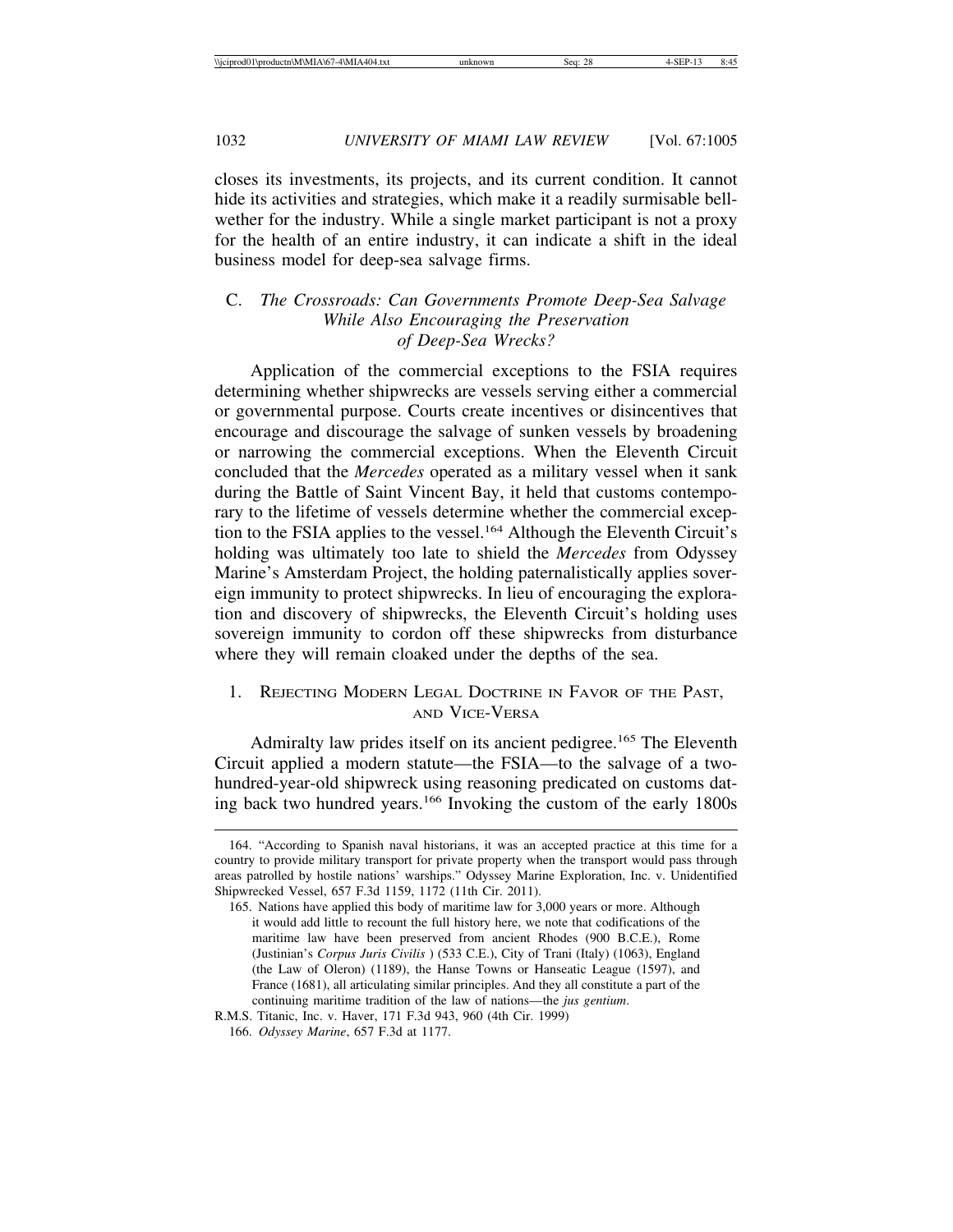to determine that the *Mercedes* acted in the capacity of a sovereign at the time of its demise allowed the Eleventh Circuit, as a court sitting in admiralty, to implement the ancient "laws of the sea."167

For Odyssey Marine, however, this was not an idiosyncrasy of courts sitting in admiralty; it was a restraint on the application of the FSIA's commercial exception. Odyssey Marine also cited evidence dating to the *Mercedes*' sea-faring existence to persuade the court to find that the *Mercedes* was not acting in the capacity of a sovereign. Even though the ship's manifest demonstrated that the vessel served as a commercial vessel transporting people and goods for a price, this tactic did not persuade the court.<sup>168</sup> For Odyssey Marine, this holding sits in direct contrast to the holding adopted by the U.S. Supreme Court in *Republic of Argentina v. Weltover, Inc.*, which denies sovereign immunity to government actors behaving in the capacity of a "private player," not a government regulator.<sup>169</sup> Rather than rely upon modern jurisprudence, the Eleventh Circuit deferred to the findings of historians in its application of the FSIA.

Unlike the historically inclined method the court used to apply sovereign immunity, the Eleventh Circuit decided the severability of the *Mercedes* from its cargo based on modern, domestic laws rather than the custom of Spain or the United States at the time the ship sank. The Eleventh Circuit held that the legislative intent of modern laws such as the ASA and the SMCA dictated that a vessel and its cargo are not severable.<sup>170</sup> But the Eleventh Circuit neglected to acknowledge alternative modern judicial influences on the issue of severability by failing to address the Congress Amicus. This amicus brief explicitly detailed how the SMCA was inapplicable to military ships used in the same manner as the *Mercedes* because "[c]arrying private passengers and commercial

<sup>167.</sup> *Titanic*, 171 F.3d at 960.

<sup>168.</sup> The cargo manifest for The MERCEDES, which was produced by Odyssey but completely ignored by Spain and by the district court, as well as 173 extant receipts showing freight charges paid (issued by a civilian silver master under the auspices of the Customs authority), clearly indicate that at least 75% of the cargo (measured by value) was privately owned and commercially shipped. In both of her South American ports of call local officials advertised the sailing of the vessels in order to solicit commercial cargoes. Furthermore, private merchants, having placed cargo on The MERCEDES in Spanish American ports, were charged freight at the rate of 1% of the declared value of their consignments.

Brief of Odyssey Marine, *supra* note 25, at 29 (citations omitted).

<sup>169.</sup> *Compare Odyssey Marine*, 657 F.3d at 1177 (holding that the *Mercedes* acted as a sovereign by transporting private cargo of Spanish citizens for a fee because this was a function of the Spanish Navy at that point in time) *with* Republic of Argentina v. Weltover, Inc*.*, 504 U.S. 607, 614 (1992) (holding that "[a] foreign state engaging in 'commercial" activities' 'do[es] not exercise powers peculiar to sovereigns'; rather, it 'exercise[s] only those powers that can also be exercised by private citizens.'").

<sup>170.</sup> *Odyssey Marine*, 657 F.3d at 1180–81.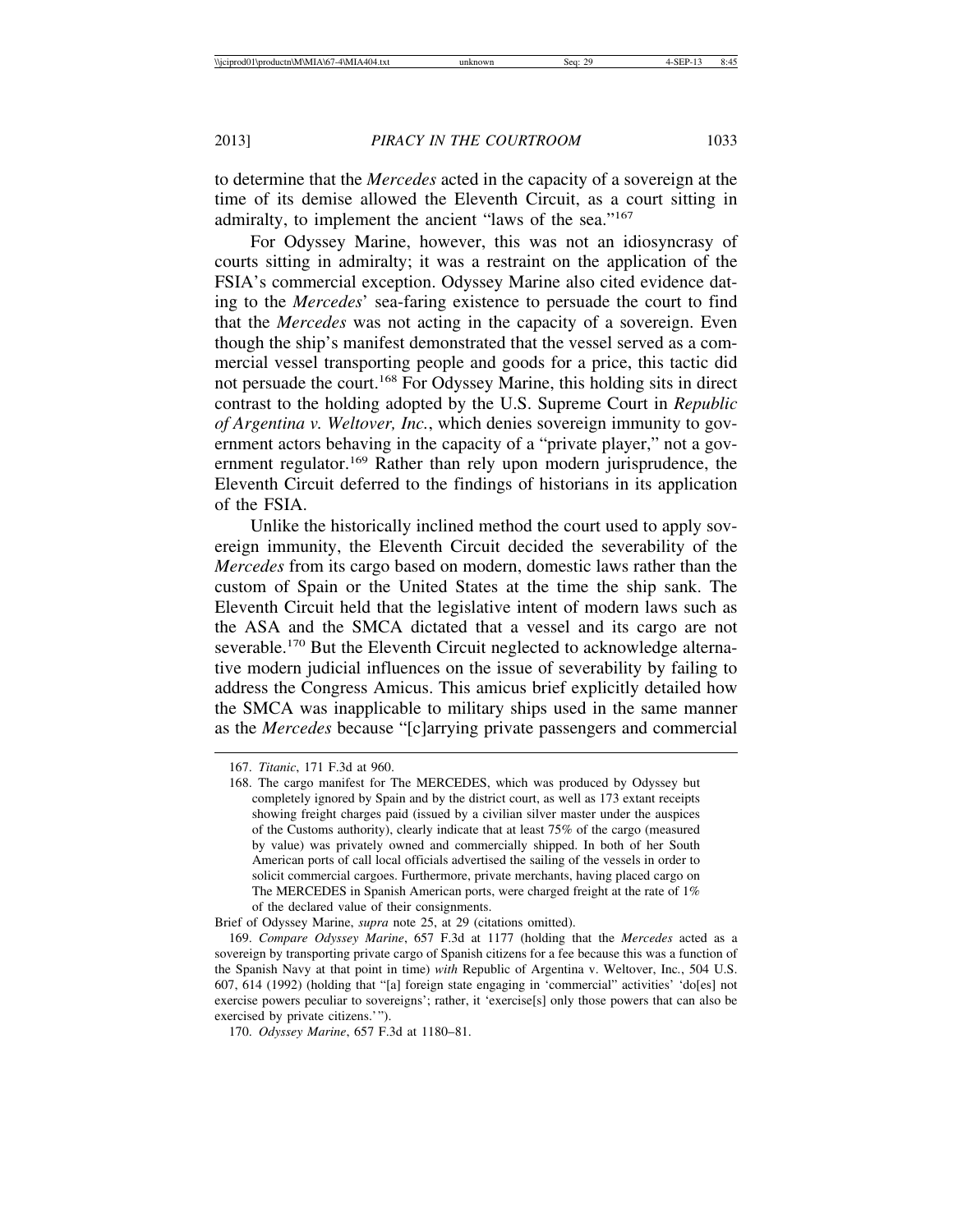cargo for freight, payable to the government, should not be construed as 'military non-commercial service' such as to bring a vessel within the protections of the SMCA."171

Had the court reviewed case law contemporaneous with the demise of the *Mercedes*, the court would have found case law elucidating the Supreme Court's intent to sever the sovereign immunity of a vessel from its cargo. In 1822, the Supreme Court held in *The Santissima Trinidad* that "whatever may be the exemption of the public ship herself, and of her armament and munitions of war, the prize property which she brings into our ports is liable to the jurisdiction of our Courts . . . ."172 Whereas the court relied upon a historic usage of military vessels to apply sovereign immunity to the *Mercedes*, it inconsistently looked to contemporary law to find for Spain on the issue of the severability of the cargo from the vessel.

# D. *The Solution: Encourage the Exploration of the Ocean Floor and the Discovery of Lost Vessels*

Courts can encourage the exploration of the ocean floor and the discovery of lost vessels by restricting the application of sovereign immunity towards sunken vessels and severing the relationship between a vessel and its cargo. Technological advances spurring growth in the deep-sea exploration and salvage industry have already prompted Congress to enact legislation encouraging the discovery of these vessels, $173$ and courts should follow suit with similar encouragement. The overeager application of the doctrine of sovereign immunity discourages marine salvage firms from undertaking these expensive and arduous ventures.174 Odyssey Marine has operated at a loss for years and has shifted its focus away from discovering shipwrecks and toward underwater mineral exploration.<sup>175</sup> Limiting proactive initiatives—like Odyssey Marine's Amsterdam Project—by punishing those fortuitous companies that find vessels limits the opportunities to discover and explore sunken vessels.

# 1. EXPAND THE APPLICATION OF THE FSIA'S COMMERCIAL EXCEPTION

Rolling back the broad application of sovereign immunity to vessels like the *Mercedes* not only promotes industrial activities like Odys-

<sup>171.</sup> Congress Amicus, *supra* note 89, at 15–16.

<sup>172.</sup> The Santissima Trinidad, 20 U.S. (7 Wheat.) 283, 354 (1822).

<sup>173.</sup> *See, e.g.*, Abandoned Shipwreck Act, 43 U.S.C. §§ 2101–2106 (2006).

<sup>174.</sup> Berfield, *supra* note 29.

<sup>175.</sup> *Id*.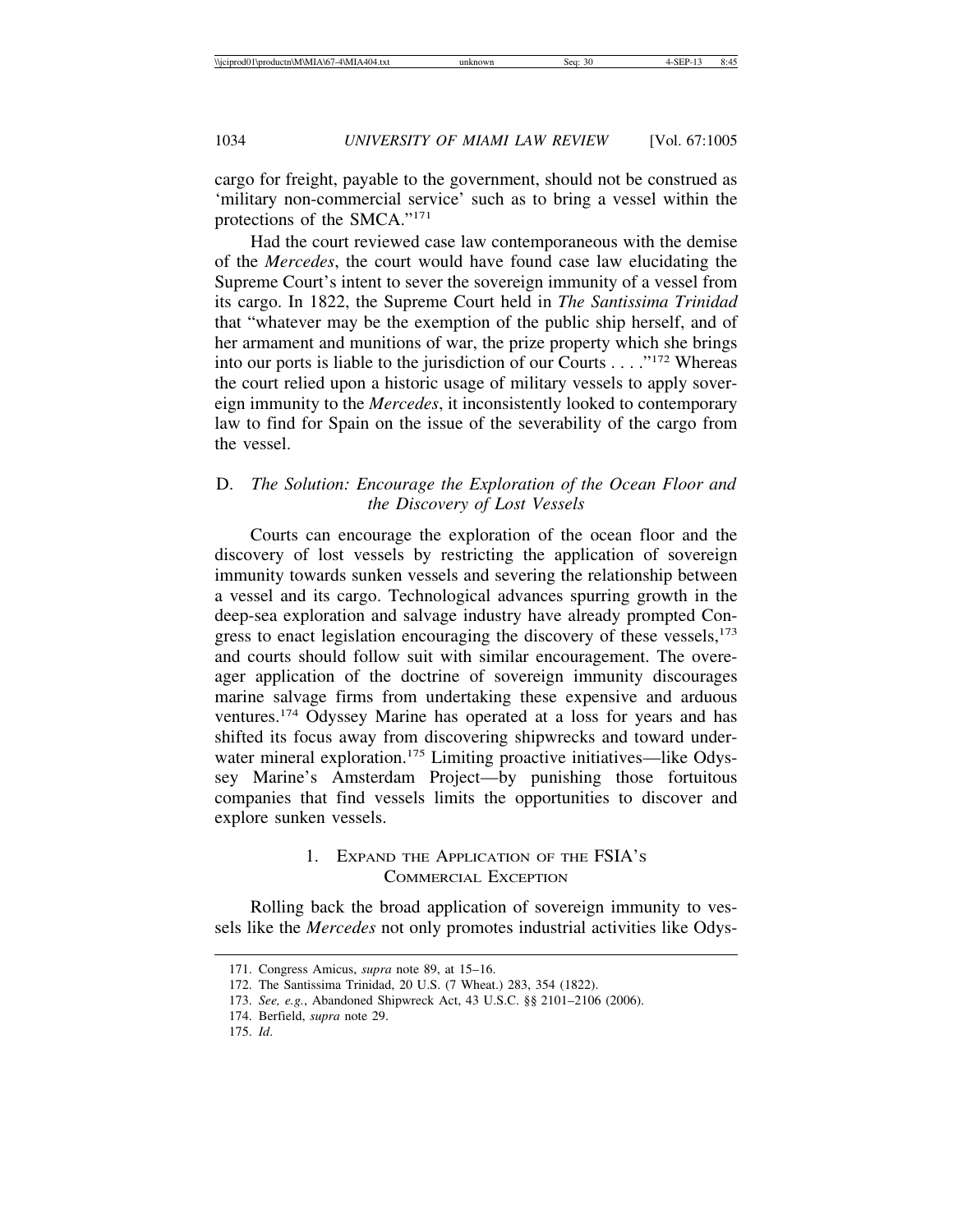sey Marine's salvage business, but is also consistent with existing caselaw.176 To accomplish this, courts do not need to adopt the following sterilization of the FSIA proposed by Odyssey Marine in its brief to the Eleventh Circuit: "[a]ny logical reading of SMCA and background principles of international law incorporated by the FSIA compel the same result: a vessel is not entitled to foreign sovereign immunity if it was engaged in commercial acts."<sup>177</sup> Instead, courts need to evaluate the role of a vessel vis-à-vis its flag nation under the test elucidated in *Weltover*: is the vessel a "private actor" or a "market regulator?"<sup>178</sup> By ultimately deferring to the opinions of historians and the customs of colonial kingdoms from a bygone era to grant sovereign immunity to the *Mercedes*, the court shrouds the vessel in an unwarranted protective veil.

Courts must balance the principle of comity against the commercial interests of salvage firms that desire to uncover sunken vessels and disturb their (at one time) final resting place, but comity cannot serve as the primary motivation when ruling on an issue. This over-adherence to the principle of comity is evidenced by the Eleventh Circuit justifying its application of the ASA and the SMCA to the *Mercedes* due to the obligations the United States owed to Spain as laid forth in the Treaty of Friendship from 1902.<sup>179</sup> Based on this Treaty, the United States owed Spain the duty to "the same assistance and protection and the same immunities which would have been granted to its own vessels in similar cases."180 But this did not dictate that the courts of the United States should appease Spain by automatically grant the *Mercedes* immunity from arrest. The United States owed Spain the duty to review its case under the same standard as the one granted to American ships.

The Eleventh Circuit failed to uphold this duty and examine the *Mercedes* under the framework propounded by the Supreme Court in *Weltover*. Instead, the Eleventh Circuit went to painstaking lengths, as documented above, to demonstrate that only the release of the *Mercedes* from arrest would preserve the vessel's, and Spain's, sovereign immunity. Diplomacy, like any delicate legal issue, requires the balancing of interests. The salvage of foreign-flagged vessels in the high seas is no exception. The court extended far too much deference to Spanish author-

<sup>176.</sup> *See* Republic of Argentina v. Weltover, Inc*.*, 504 U.S. 607, 614 (1992) (holding that a sovereign's actions are commercial within the meaning of the FSIA when it acts in the manner of a private player, not a market regulator).

<sup>177.</sup> Brief of Odyssey Marine, *supra* note 25, at 17.

<sup>178.</sup> *Weltover*, 504 U.S. at 614.

<sup>179.</sup> Odyssey Marine Exploration, Inc. v. Unidentified Shipwrecked Vessel, 657 F.3d 1159, 1180–81 (11th Cir. 2011).

<sup>180.</sup> Treaty Between the United States and Spain of Friendship and General Relations art. X, July 3, 1902, 33 Stat. 2105.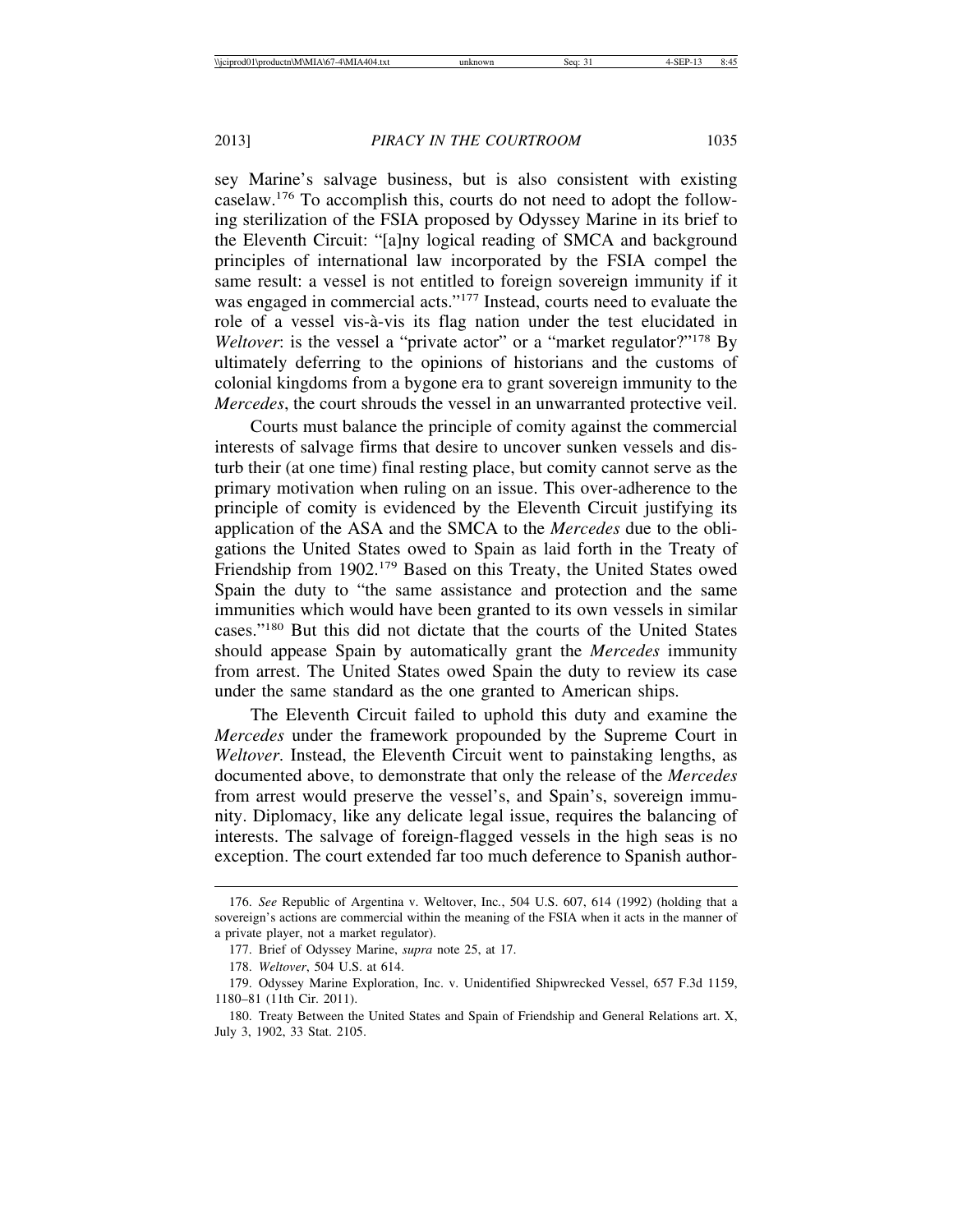ity by holding that a frigate transporting civilians and their cargo, for a carriage fee, acted in the capacity of a sovereign. Had the court held that the *Mercedes* was not immune under the commercial exception by acting as a "private player," not as a "market regulator," the court would have demonstrated respect for the tenet of sovereign immunity without misconstruing it.

# 2. ALLOW THE SEVERANCE OF CARGO FROM ITS VESSEL UNDER CERTAIN SITUATIONS

Courts sitting in admiralty should recognize, under certain conditions, a distinction between a vessel and its cargo when defining the *res* and sever the two. The Eleventh Circuit primarily justified its strict adherence to the non-severability of a vessel from its cargo based upon two narrow statutes, the ASA and the SMCA.<sup>181</sup> These statutes are tailored to pertain specifically to abandoned vessels and sunken military craft—not any sunken vessel. By misapplying these statutes to the *Mercedes*, the court ignores the legislative intent of those statutes. The Congress Amicus specifically states that the SMCA does not apply to military vessels "[c]arrying private passengers and commercial cargo for freight, payable to the government."182 When the property of private citizens was placed in the cargo hold of the *Mercedes* in 1804, the property remained separate and severable from the property of the Kingdom of Spain. The title to the cargo transferred to Spain only when the Eleventh Circuit misconstrued the application of modern legislation enacted by the United States Congress. A vessel and its cargo are inseverable in specific instances, as the ASA and SMCA demonstrate, but the Eleventh Circuit should not have applied these restrictive pieces of legislation to this issue.

# VI. CONCLUSION

Two hundred years after igniting Spain's entry into the Napoleonic Wars, the *Nuestra Se˜nora de las Mercedes* once again was at the heart of international conflict—*Odyssey Marine Exploration, Inc. v. The Unidentified Shipwrecked Vessel*. By consenting to a broad interpretation of the doctrine of sovereign immunity, the Eleventh Circuit's holding serves as

*Odyssey Marine*, 657 F.3d at 1181.

<sup>181.</sup> While the SMCA and the ASA do not state cargo is part of the vessel for immunity purposes, they show the protections awarded to a sunken sovereign vessel also extend to the cargo aboard that vessel. As evidenced by the SMCA, those protections are heightened when the sunken vessel is a military vessel. We grant the cargo on a sunken Spanish military vessel the same sovereign immunity protection we grant the vessel.

<sup>182.</sup> Congress Amicus, *supra* note 89, at 15–16.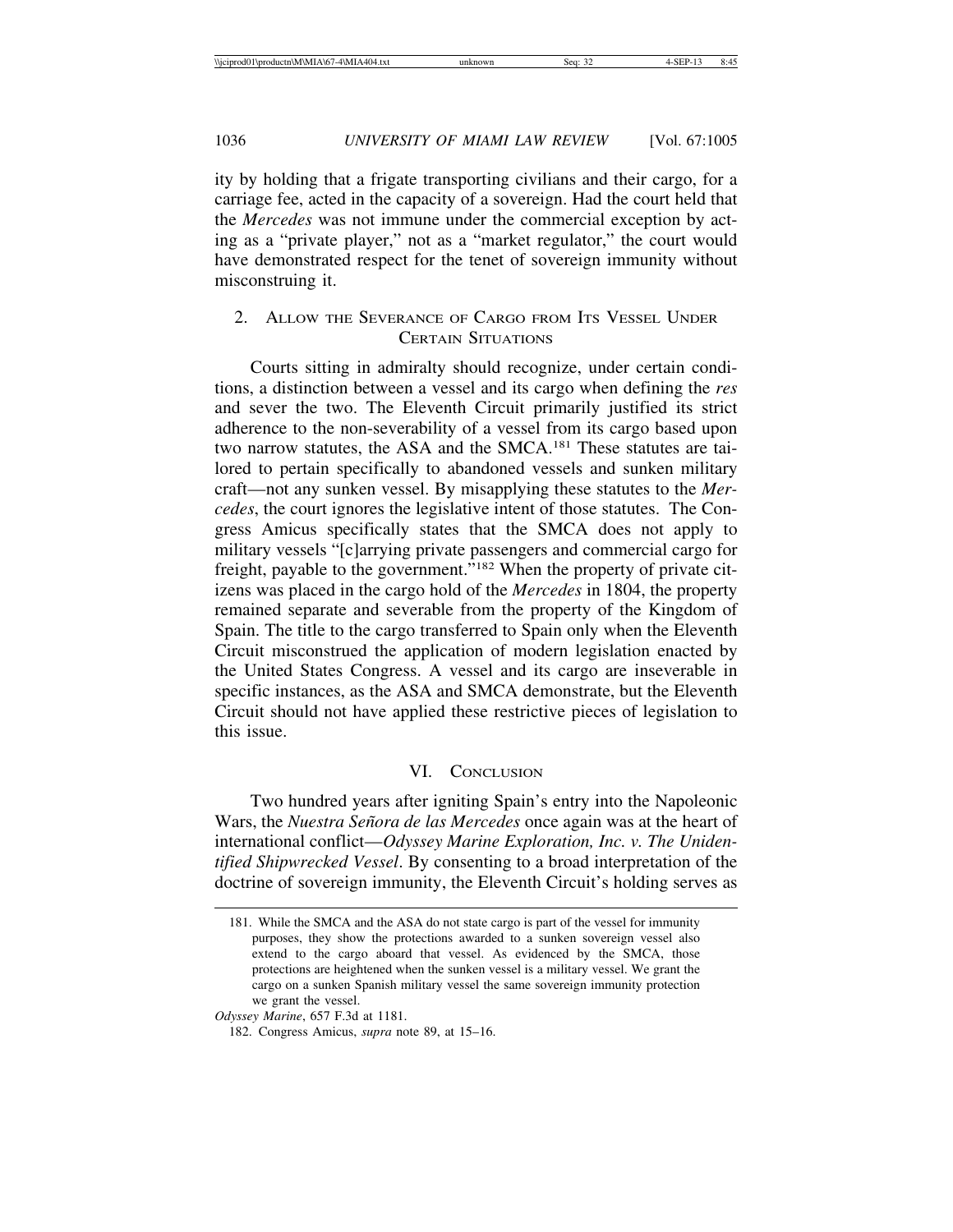a limitation to the search and discovery of vessels lost to the depths of the ocean. By drastically limiting the commercial exception to the FSIA's application of sovereign immunity, salvage firms are now in peril of losing any claim that can be nebulously tied to the activities of a sovereign. To embolden the salvage industry, a business that already operates at the margins of profitability, courts need to expand both the commercial exception in the FSIA and the severability of a vessel and its cargo.